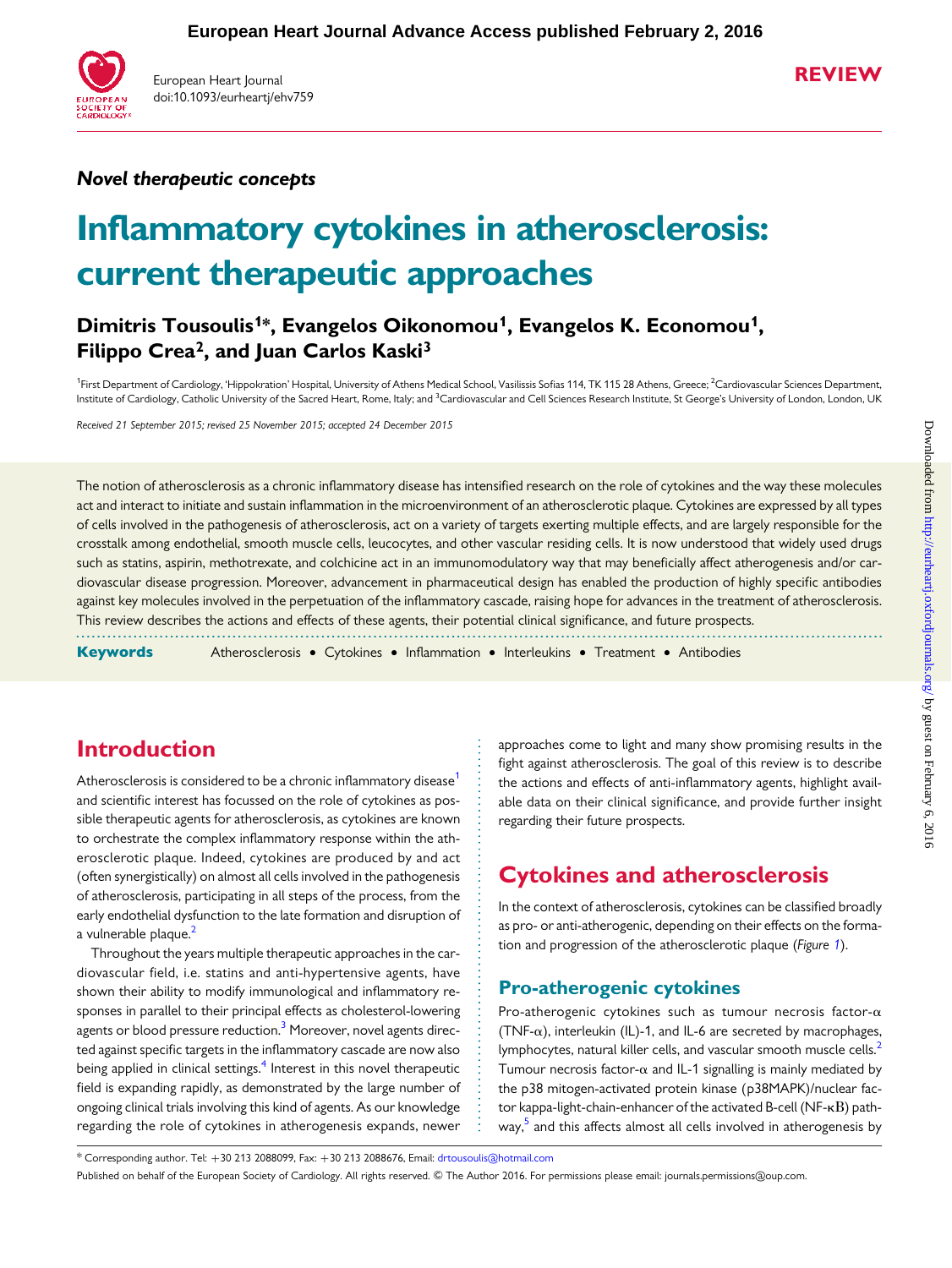<span id="page-1-0"></span>

Figure 1 Pro- and anti-atherogenic cytokines. Cytokines can be divided into two groups depending on whether they promote or suppress atherogenesis. Notably, there are also cytokines such as interleukin-2 and interleukin-17 whose exact role in atherogenesis has not been fully elucidated. GM-CSF, granulocyte-macrophage colony-stimulating factor; IFN- $\alpha, \beta, \gamma$ , interferon- $\alpha$ , - $\beta$ , and - $\gamma$ ; IL, interleukin (e.g. IL-1 $\beta$ , interleukin-1 $\beta$ ); MCP-1, monocyte chemoattractant protein-1;  $TGF- $\beta$ , transforming growth factor- $\beta$ ;$ TNF- $\alpha$ , tumour necrosis factor- $\alpha$ .

promoting the expression of cytokines, adhesion molecules, and the migration and mitogenesis of vascular smooth muscle and endothe-lial cells.<sup>[2](#page-9-0)</sup>

The actions of pro-atherogenic cytokines can be better appreciated based on experimental studies with hyperlipidaemic mouse models. For example, TNF- $\alpha^{-/-}$ , apolipoprotein E (ApoE)<sup>-/-</sup> double knockout mice showed decreased atherogenesis, endothelial adhesiveness, and inflammatory markers when compared with controls.<sup>[6](#page-10-0)</sup> Similar conclusions were drawn when  $ApoE^{-/-}$  mice were treated with a recombinant soluble  $TNF$ - $\alpha$ p55 receptor that acted as decoy to inhibit TNF- $\alpha$  activity.<sup>[7](#page-10-0)</sup> In humans, TNF- $\alpha$  promotes the interaction between circulating leucocytes and the endothelium through up-regulation of adhesion molecules such as vascular cell adhesion molecule 1 (VCAM-1).<sup>[8](#page-10-0)</sup>

Interleukin-6 actions on the other hand are mediated by the IL-6 receptor and a signal transducing protein called gp130, which result in activation of Janus kinase 1 (JAK1) and signal transducer and activator of transcription 1 and  $3<sup>9</sup>$  $3<sup>9</sup>$  $3<sup>9</sup>$  In studies with ApoE-deficient mice, recombinant IL-6 injections exacerbated the progression of athero-sclerosis.<sup>[10](#page-10-0)</sup> Clinical studies have further revealed that IL-6 serum levels are increased in unstable angina patients and are considered an independent risk factor for coronary artery disease (CAD).<sup>2,[11](#page-10-0)</sup>

#### Anti-atherogenic cytokines

Contrary to TNF- $\alpha$ , IL-1, and IL-6, several other cytokines appear to act in a protective manner against the formation of atherosclerotic plaques. For example, transforming growth factor- $\beta$  (TGF- $\beta$ ) is closely associated with T-regulatory (Treg) cells, a distinct subset of T lymphocytes with known immunomodulatory activity. It is known

that part of the immunomodulatory activity of Treg cells is mediated by the secretion of anti-inflammatory and atheroprotective cytokines including TGF- $\beta$ , IL-10, and IL-35.<sup>[12](#page-10-0)</sup> As far as IL-10 is concerned, it appears to possess multiple anti-atherogenic activities including but not limited to down-regulation of TNF- $\alpha$  production<sup>[13](#page-10-0)</sup> and intercellular adhesion molecule 1 (ICAM-1) expression on endothelial cells.<sup>[14](#page-10-0)</sup>

Even though a detailed presentation of the role of all cytokines goes beyond the scope of this review, it is crucial to keep in mind that cytokine actions are extremely complex. This issue represents an enormous challenge when developing and testing novel cytokine-related treatments, a problem that will become more evident as we discuss the potential risks and benefits of newer therapeutic approaches.

# The emerging role of cytokine-related treatment

#### Established clinical approaches in humans

The first steps towards the development of anti-inflammatory treatments in atherosclerosis were accomplished while studying patients with chronic inflammatory and autoimmune diseases, such as psoriasis or rheumatoid arthritis. It has long been known that these conditions are associated with an increased risk of atherosclerosis similar to that of diabetes mellitus<sup>[15](#page-10-0)</sup> and a more severe presentation of adverse cardiovascular events.<sup>[16,17](#page-10-0)</sup> In addition, treatment with methotrexate or biological agents in rheumatoid arthritis protects against atherosclerosis,<sup>[18](#page-10-0)</sup> whereas anti-TNF- $\alpha$  therapy is also asso-ciated with a reduced risk for all cardiovascular events.<sup>[19](#page-10-0)</sup>

In general, anti-inflammatory approaches in atherosclerosis can be divided into two major categories. The first includes conventional drugs with broad-based anti-inflammatory properties such as statins, aspirin, methotrexate, and colchicine, which can additionally affect the inflammatory cascade. The second group includes antiinflammatory drugs designed to inhibit specific mediators and cytokines in the inflammatory pathway (Table [1](#page-2-0) and Figure [2](#page-3-0)). Several ongoing and completed clinical trials testing the effects of these interventions in humans are summarized in Tables [2](#page-4-0) and [3](#page-5-0).

#### **Statins**

Statins are traditionally known for their hypolipidaemic effects but have also been shown to act in an immunomodulatory manner. This is believed to be due to decreased production of isoprenoid intermediates that are responsible for the post-translational modification of small GTPases. In other words, statins are able to modify intracellular inflammatory pathways.<sup>[3](#page-9-0)</sup>

Indeed, several statins have been shown to antagonize the effects of inflammatory cytokines (Figure [3](#page-6-0)). For example, simvastatin appears to neutralize the pro-inflammatory and pro-atherogenic actions of TNF- $\alpha$  through inhibition of the TNF- $\alpha$ -induced expression of VCAM-1 and suppression of thrombomodulin and endothelial ni-tric oxide synthase.<sup>[20](#page-10-0)</sup> Atorvastatin improves vascular nitric oxide bioavailability and decreases the post-glucose loading levels of TNF- $\alpha$ <sup>[21](#page-10-0)</sup> In addition, statins have been shown to affect the production of cytokines by leucocytes<sup>43</sup> down-regulating the production of pro-inflammatory IL-1 and up-regulating the anti-inflammatory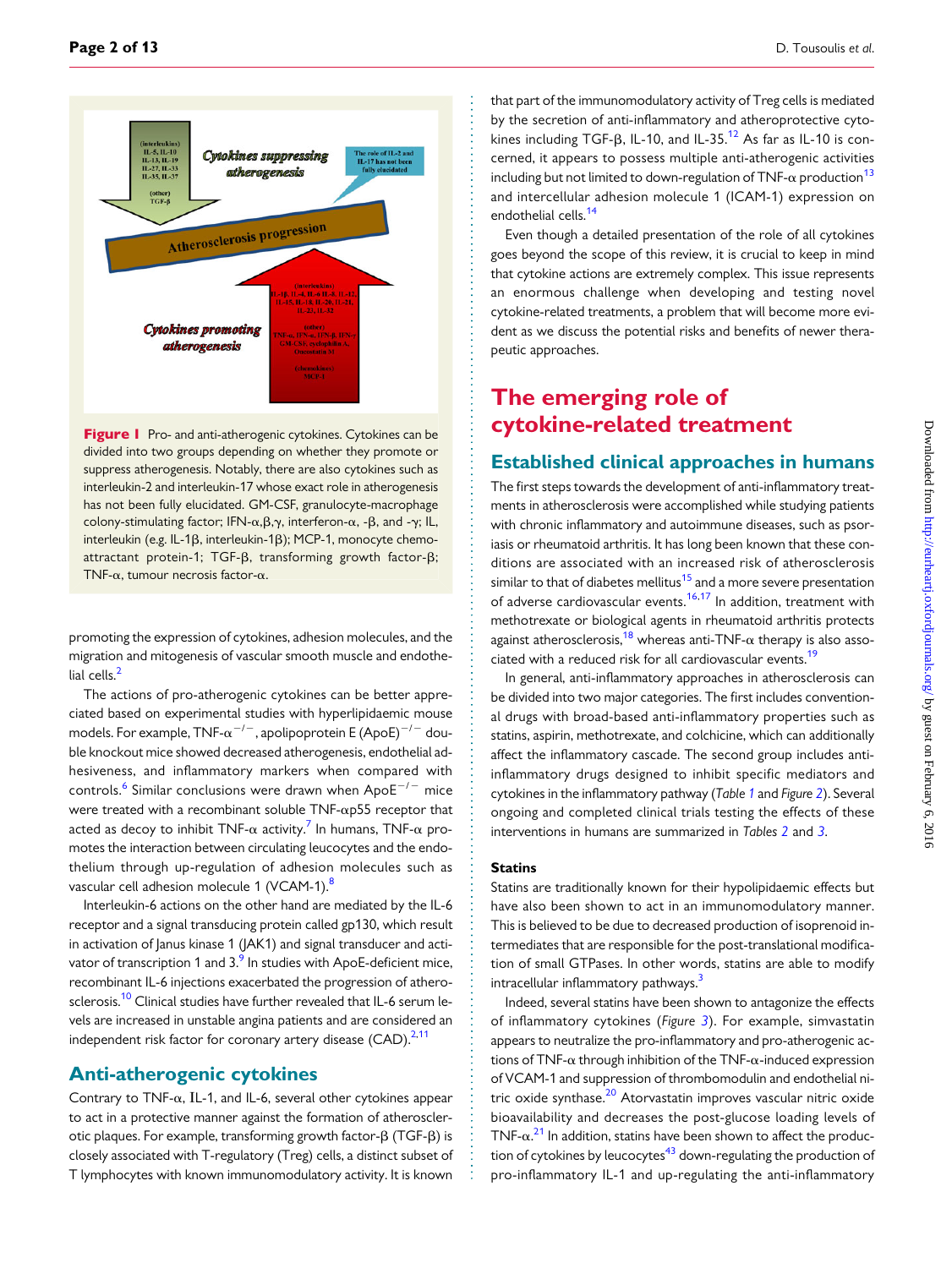| <b>Intervention type</b>                         | Author                          | Subjects | <b>Specific type of intervention</b>                                                                     | Anti-atherogenic effects                                                              |
|--------------------------------------------------|---------------------------------|----------|----------------------------------------------------------------------------------------------------------|---------------------------------------------------------------------------------------|
| I. Clinical studies in humans                    |                                 |          |                                                                                                          |                                                                                       |
| la. Broad-based<br>anti-inflammatory agents      | Bergh et al. <sup>20</sup>      | Humans   | Simvastatin, rosuvastatin                                                                                | Suppression of VCAM-1,<br>thrombomodulin, and eNOS<br>expression in endothelial cells |
|                                                  | Tousoulis et al. <sup>21</sup>  | Humans   | Atorvastatin                                                                                             | I The post-glucose loading levels of<br>TNF- $\alpha$                                 |
|                                                  | Dahlman-Ghozlan<br>et $al^{22}$ | Human    | Methotrexate                                                                                             | ↓ E-selectin, VCAM-1, and ICAM-1                                                      |
|                                                  | Elango et $al^{23}$             | Human    | Methotrexate                                                                                             | $\downarrow$ IL-6 levels                                                              |
|                                                  | Nidorf et al. <sup>24</sup>     | Human    | Colchicine                                                                                               | ↓ CRP in patients with clinically stable<br>CAD                                       |
| Ib. Blockade of<br>inflammatory cytokines        | Tam et al. <sup>25</sup>        | Humans   | Anti-TNF- $\alpha$ antagonists                                                                           | ↓ Progression of subclinical<br>atherosclerosis                                       |
|                                                  | Spinelli et al. <sup>26</sup>   | Human    | Anti-TNF- $\alpha$ antagonists (etanercept or<br>adalimumab)                                             | ↓ ADMA levels                                                                         |
|                                                  | Avgerinou et al. <sup>27</sup>  | Human    | Anti-TNF- $\alpha$ antagonists (adalimumab)                                                              | ↓ ICAM and improves endothelial<br>function                                           |
|                                                  | Ridker et al. <sup>28</sup>     | Human    | Inhibition of IL-1 <sub>B</sub> (canakinumab)                                                            | ↓ Glycated haemoglobin, glucose, CRP,<br>IL-6, and fibrinogen levels                  |
|                                                  | Morton et al. <sup>29</sup>     | Human    | Inhibition of IL-1 by IL-1 receptor<br>antagonist (anakinra)                                             | ↓ CRP and IL-6 in patients after<br>myocardial infraction                             |
|                                                  | Protogerou et al. <sup>30</sup> | Human    | Inhibition of IL-6 (tocilizumab)                                                                         | Improved endothelial function and<br>decreased aortic stiffness                       |
| II. Animal studies                               |                                 |          |                                                                                                          |                                                                                       |
| Ila. Delivery of anti-<br>inflammatory cytokines | Tian et al. <sup>31</sup>       | Rats     | Adenovirus-mediated IL-19 delivery                                                                       | ↓ Neointimal proliferation in balloon<br>angioplasty-injured rat carotid<br>arteries  |
|                                                  | Almer et $al^{32}$              | Mice     | Liposomes coupled with IL-10                                                                             | ↓ Atherosclerosis                                                                     |
| Ilb. Targeting intracellular<br>signalling       | Yoshimura et al. <sup>33</sup>  | Rats     | In vivo transfection with an<br>oligonucleotide that acts as decoy<br>binding site for NF- <sub>KB</sub> | $\downarrow$ Intimal hyperplasia after balloon<br>angioplasty                         |
| Ilc. Inducing T-regulatory<br>cells              | Steffens et al. <sup>34</sup>   | Mice     | Anti-CD3 antibodies                                                                                      | ↓ Atherogenesis<br>$\uparrow$ TGF- $\upbeta$ and Treg induction                       |
|                                                  | Dietrich et al. <sup>35</sup>   | Mice     | Local IL-2 delivery                                                                                      | ↓ Atherogenesis<br>↑ Treg expansion                                                   |

#### <span id="page-2-0"></span>Table 1 Examples of cytokine-related therapeutic approaches in atherosclerosis

↑, increased; ↓, decreased; ADMA, asymmetric dimethyl arginine; CAD, coronary artery disease; CD3, cluster of differentiation 3; CRP, C-reactive protein; eNOS, endothelial nitric oxide synthase; ICAM-1, intercellular adhesion molecule 1; IL, interleukin; LDL, low-density lipoprotein; NF-kB, nuclear factor kB; NO, nitric oxide; TGF-ß, transformation growth factor-b; TIMP, tissue inhibitor of matrix metalloproteinases; TNF-a, tumour necrosis factor-a; VCAM-1, vascular cell adhesion molecule 1.

cytokine IL-10.<sup>[44](#page-10-0),[45](#page-10-0)</sup> Interestingly, recent studies have shown that the reduction of C-reactive protein (CRP) levels with statin treatment is independent from the reduction in LDL cholesterol levels.<sup>[46](#page-10-0)</sup>

It is therefore generally accepted that statins exert pleiotropic actions and affect a variety of parameters associated with atherosclerosis. Early administration of low-dose atorvastatin in patients with ST-elevation myocardial infarction (SEMI) can even improve the clinical outcome by down-regulating endothelial activation and in-flammation.<sup>[47](#page-10-0)</sup> Recently, the PRATO-ACS (Protective Effect of Rosuvastatin and Antiplatelet Therapy on Contrast-Induced Acute Kidney Injury and Myocardial Damage in ACS Patients) has reported the beneficial effects of rosuvastatin in contrast-induced nephropa-thy caused in subjects with ST elevation myocardial infraction.<sup>[48](#page-11-0)</sup> Since inflammation promotes endothelial dysfunction and vulnerability of kidney vessels, this action may be mediated by anti-inflammatory effects of statins, as it was recently proposed.<sup>[49](#page-11-0)</sup>

In regard to clinical applicability, several studies have revealed that an inflammatory-based treatment approach may be useful. In the Air Force/Texas Coronary Atherosclerosis Prevention Study (AFCAPS/ TexCAPS), a 5-year randomized trial that included 5742 subjects without CAD, it was shown that lovastatin prevented ACS especially in the high CRP group despite a favourable lipid profile. Indeed, lovastatin reduced CRP levels by 15%, and it was effective to reduce cardiovascular events even in patients with favourable lipid profile at baseline but with increased CRP levels. Importantly, it was found that the number needed to treat to prevent one event in this category of patients with CRP levels  $>$  0.16 mg/dL was 48.<sup>[50](#page-11-0)</sup> In line with this evidence, the JUPITER trial (Justification for the Use of Statins in Prevention: an Intervention Trial Evaluating Rosuvastatin) one of the most important large-scale randomized control studies, which included 17 802 apparently healthy individuals randomized to either rosuvastatin 20 mg/day or placebo with follow-up for a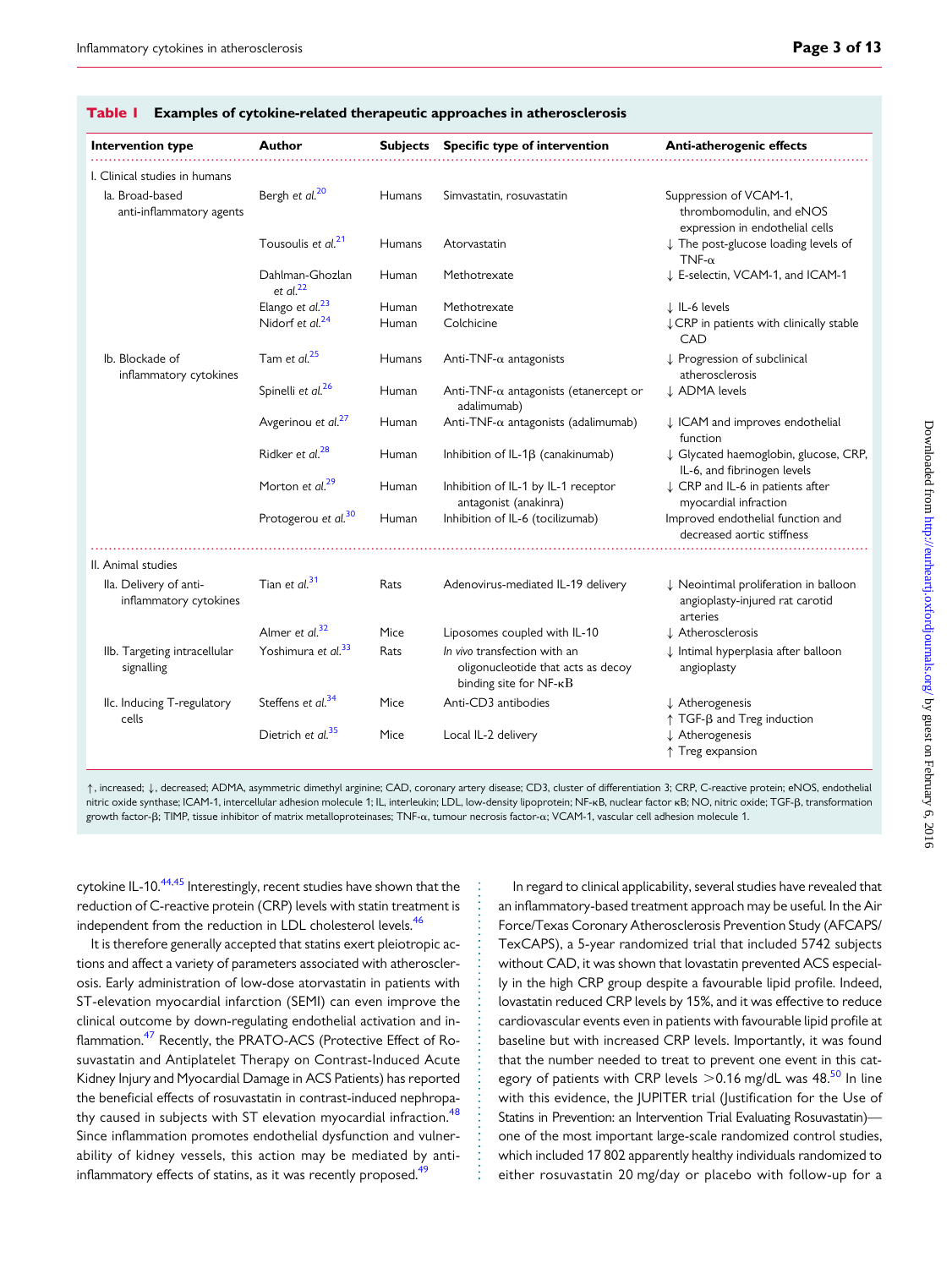<span id="page-3-0"></span>

Figure 2 Cytokine-related therapeutic approaches in atherosclerosis. In the context of atherosclerosis, several methods have been studied to modify the inflammatory cascade. 1. Broad-based immunomodulatory agents. 2. Blockade of pro-inflammatory cytokines. 3. Delivery of antiinflammatory cytokines with adenovirus vectors or liposomes. 4. Induction of regulatory T cells. 5. In vivo transfection with oligonucleotides. IL, interleukin; TNF-a, tumour necrosis factor-a; VSMC, vascular smooth muscle cell.

median of 1.9 years—demonstrated that in subjects with CRP levels .2 mg/L, even with low LDL cholesterol levels, rosuvastatin treat-ment can decrease adverse cardiovascular events.<sup>[51](#page-11-0)</sup> Notably, the greatest benefit is observed in patients in whom rosuvastatin treatment decreases not only LDL levels  $<$  70 mg/dL but also CRP levels  $<$  1 mg/L (79% reduction in the event rate compared with subjects in the placebo arm or 0.24 events per 100 persons compared with 1.11 events per 100 persons, respectively). $52$  This is in accordance with several studies which show that the beneficial effects of statins cannot and should not be solely attributed to their lipid-lowering effects but are also related to their ability to dampen inflammation or improve endothelial<sup>53</sup> and arterial wall function<sup>[54](#page-11-0)</sup> through lipid-independent mechanisms.<sup>[3](#page-9-0)</sup>

#### Aspirin

Aspirin inhibits cyclooxygenase irreversibly and suppresses the production of prostaglandins and thromboxanes. $55$  Therefore, it acts not only as an antiplatelet agent but also as an anti-inflammatory one. In murine models of atherosclerosis, low-dose aspirin improves vascular inflammation and plaque stability.<sup>[56](#page-11-0)</sup> Recent data in ApoE-

deficient mice support the hypothesis that aspirin can also reduce fractalkine levels (fractalkine acts both as a chemokine and as an adhesion molecule) and improve the severity of atherosclerotic lesions.<sup>57</sup> Recently, it was also documented in humans that low-dose aspirin treatment reduces chemerin (a peptide chemoattractant for macrophages and an adipokine-regulating adipocyte differentiation and metabolism) secretion by adipocytes through reduction of pro-inflammatory cytokine secretion by macrophages.<sup>[58](#page-11-0)</sup> Aspirin further protects human endothelial function in the presence of in-flammation<sup>[59](#page-11-0)</sup> and decreases the plasma levels of several inflammatory cytokines and markers such as IL-6, CRP, and monocyte colony-stimulating factor (M-CSF) in patients with stable angina.<sup>[60](#page-11-0)</sup> Interestingly, the use of aspirin as a primary prevention therapy is associated with a reduction in the development of myocardial infarction, which appears to be directly related to CRP levels, raising the possibility that the anti-inflammatory properties of aspirin may be as important as its anti-thrombotic effects.<sup>[61](#page-11-0)</sup> Moreover, in primary prevention, aspirin can improve arterial stiffness even after 2 weeks of low dose (160 mg/day).<sup>[62](#page-11-0)</sup> However, we have to notice that the exact anti-atherosclerotic effect of aspirin cannot be determined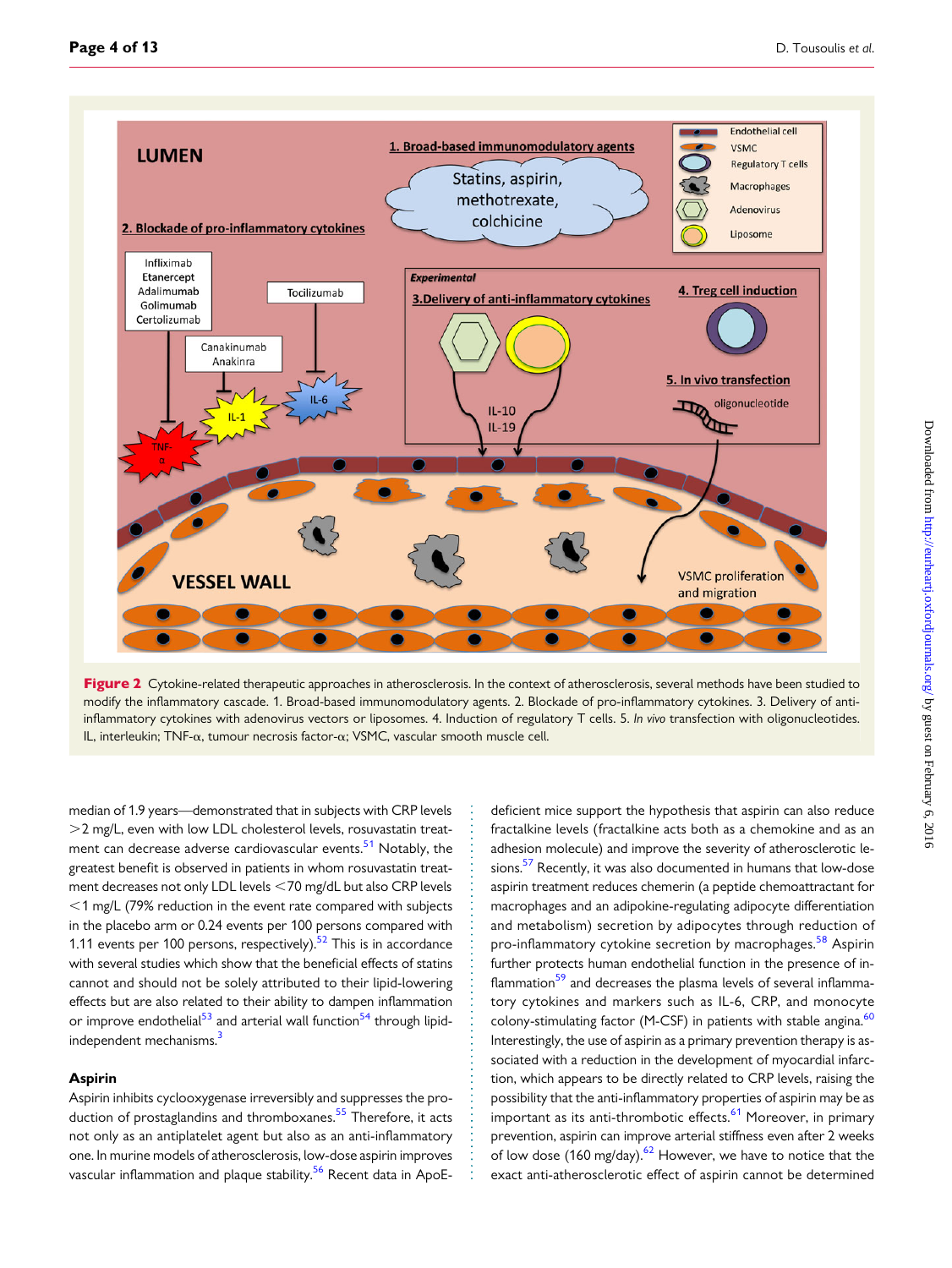<span id="page-4-0"></span>

| Drug                           |               | Target NCT trial<br>number<br>and name | Size | <b>Status</b>                          | <b>Estimated</b><br>completion<br>date | <b>Study population</b>                                                           | <b>Primary endpoint</b>                                                                                                                                              |
|--------------------------------|---------------|----------------------------------------|------|----------------------------------------|----------------------------------------|-----------------------------------------------------------------------------------|----------------------------------------------------------------------------------------------------------------------------------------------------------------------|
| Canakinumab                    | $IL-1$        | NCT01327846<br>(CANTOS)                |      | 10 000 Not recruiting                  | April 2017                             | Patients with MI and<br>elevated hsCRP                                            | Time to first occurrence of<br><b>MACE</b>                                                                                                                           |
| Anakinra                       | IL-1Ra        | NCT01950299<br>(VCU-ART3)              | 99   | Recruiting                             | September 2017 STEMI patients          |                                                                                   | CRP levels during the first 14<br>days period after STEMI<br>(secondary: new heart failure<br>after 12 months)                                                       |
| Adalimumab                     | TNF- $\alpha$ | NCT01722214                            | 106  | Not recruiting                         | February 2016                          | Psoriasis patients                                                                | Change in ascending aorta<br>inflammation as assessed with<br>FDG-PET after 16 weeks of<br>treatment                                                                 |
|                                |               | NCT01954381                            | 60   | Completed,<br>results not<br>published | July 2015                              | RA patients                                                                       | CF-PWV, central aortic pulse<br>pressure and FMD after 24<br>weeks of treatment                                                                                      |
| Etanercept                     |               | NCT01522742                            | 50   | Recruiting                             | January 2016                           | Psoriasis patients<br>starting etanercept<br>and matched<br>controls              | Change in aortic-coronary<br>inflammation status as<br>assessed with FDG-PET after<br>3 months of treatment                                                          |
| Tocilizumab                    | $IL-6$        | NCT01491074                            | 120  | Completed,<br>results not<br>published | April 2014                             | Post-NSTEMI patients                                                              | hsCRP levels during 56 h<br>follow-up (secondary: infarct<br>size, hsTrT, left ventricle size<br>and function, endothelial<br>function and coronary flow<br>reserve) |
|                                |               | NCT02419937                            | 125  | Recruiting                             | May 2017                               | NSTEMI, STEMI<br>patients with drug or<br>placebo given within<br>24 h            | MACE within 30 days                                                                                                                                                  |
|                                |               | NCT01331837<br>(Entracte)              | 3080 | Not recruiting                         | October 2016                           | Rheumatoid arthritis<br>patients treated with<br>tocilizumab vs.<br>etanercept    | Time to occurrence of primary<br><b>MACE</b>                                                                                                                         |
| Methotrexate                   | Multiple      | NCT01594333<br>(CIRT)                  | 7000 | Recruiting                             | December 2018                          | Stable CAD patients<br>with T2DM or MetS                                          | MACE rate                                                                                                                                                            |
|                                |               | NCT02576067<br>(CIRT)                  | 216  | Not open yet                           | May 2019                               | Patients with prior MI<br>or angiographically<br>demonstrated<br>multi-vessel CAD | Change in arterial inflammation<br>as assessed with FDG-PET at 8<br>months                                                                                           |
|                                |               | NCT01741558<br>(TETHYS)                | 80   | Unknown                                | August 2014                            | STEMI patients                                                                    | Reduction of infarct size                                                                                                                                            |
| Methotrexate<br>and colchicine |               | Multiple NCT02366091                   | 120  | Recruiting                             |                                        | November 2018 Stable CAD patients<br>with $hsCRP > 2$ mg/L                        | Coronary segment endothelial<br>function at 8 weeks                                                                                                                  |
| Colchicine                     |               | Multiple NCT02551094                   | 4500 | Not open yet                           | March 2019                             | Patients with recent<br>$(<$ 30 days) acute MI                                    | <b>MACE</b> events                                                                                                                                                   |
|                                |               | NCT01709981                            | 400  | Recruiting                             | April 2017                             | Patients referred for<br>PCI                                                      | Post-PCI IL-6 levels (secondary:<br>30 days MACE)                                                                                                                    |
|                                |               | NCT02162303                            | 106  | Not recruiting                         | December 2015                          | Patients with<br>atherosclerotic<br>vascular disease                              | Change in inflammation of the<br>ascending aorta as assessed<br>with FDG-PET at 6 months                                                                             |

CANTOS, Canakinumab Anti-inflammatory Thrombosis Outcomes Study; CAD, coronary artery disease; CF-PWV, carotid-femoral pulse wave velocity; CIRT, Cardiovascular Inflammation Reduction Trial; CK, creatinine kinase; FDG-PET, 18-fluorodeoxyglucose positron emission tomography; FMD, flow-mediated dilatation; hsCRP, high-sensitivity C-reactive protein; hsTrP, high-sensitivity troponin T; IL-1Ra, interleukin-1 receptor antagonist; MACE, major adverse cardiovascular event; MetS, metabolic syndrome; (N)STEMI, (non)-ST-segment elevation myocardial infarction; NCT, national clinical trial; PCI, percutaneous coronary intervention; T2DM, type 2 diabetes mellitus; TETHYS, The Effects of mETHotrexate Therapy on ST Segment Elevation Myocardial InfarctionS; TNF-a, tumour necrosis factor-a; VCU-ART3, Virginia Commonwealth University Anakinra Remodeling Trial.

as reports support the notion that aspirin can reduce hypertrigly-ceridaemia, cholesterol, and free fatty acid production<sup>[63](#page-11-0)</sup> but also in-creases lipid peroxidation.<sup>[64](#page-11-0)</sup> Indeed, the exact benefit of aspirin in chronic CAD has recently been questioned by the results of the CONFIRM study (Coronary CT Angiography EvaluatioN for Clinical Outcomes study). In this multicentre international registry, 5712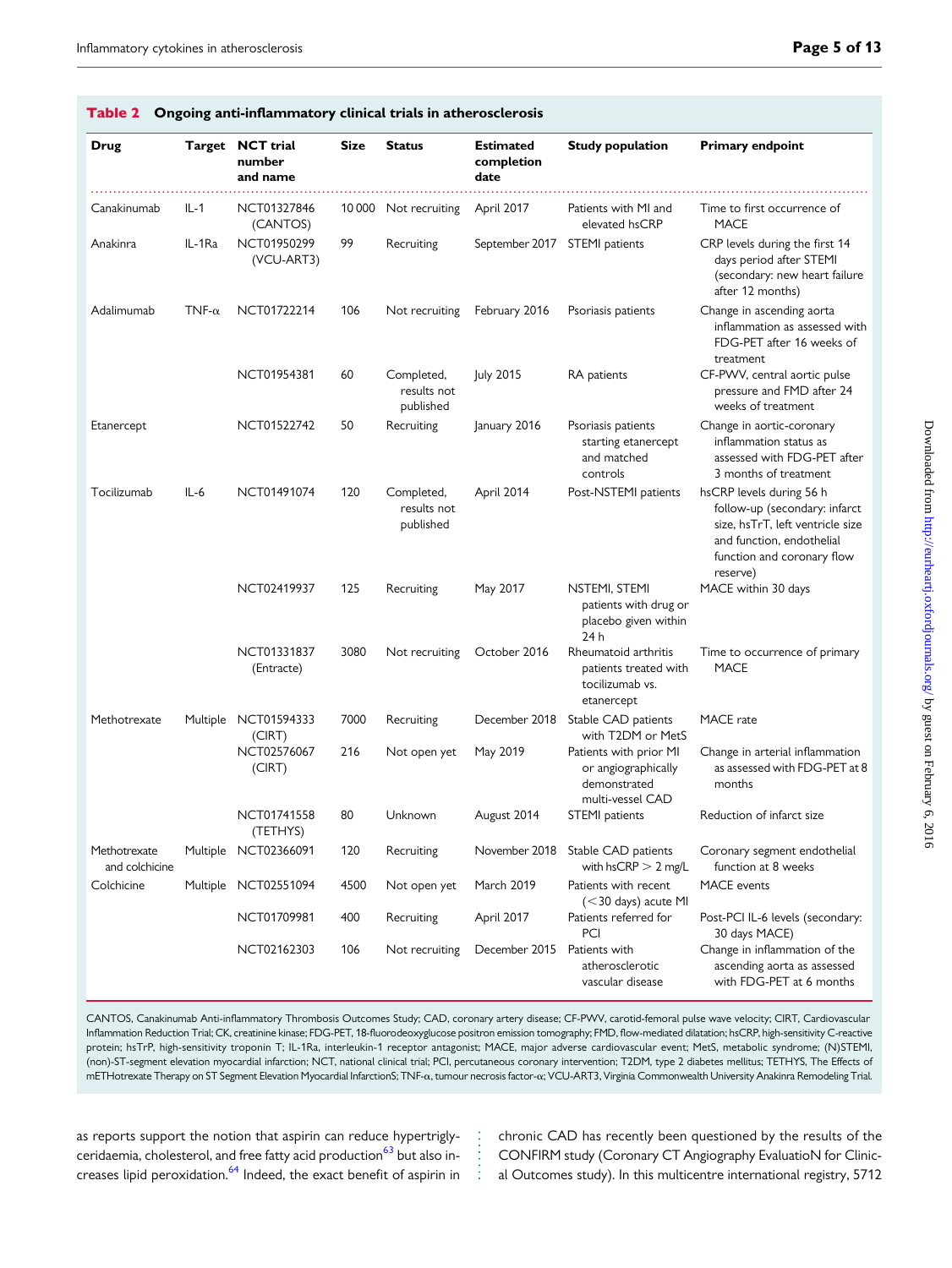Downloaded from http://eurheartj.oxfordjournals.org/ by guest on February 6, 2016 bownloaded from <http://eurheartj.oxfordjournals.org/> by guest on February 6, 2016

<span id="page-5-0"></span>Table 3 Completed anti-inflammatory clinical trials in atherosclerosis

| Drug                        |               | <b>Target</b> Author                                                                                       | Size (treated/<br>controls)            | <b>Study population</b>                                  | <b>Results</b>                                                                                                                                                                                        |
|-----------------------------|---------------|------------------------------------------------------------------------------------------------------------|----------------------------------------|----------------------------------------------------------|-------------------------------------------------------------------------------------------------------------------------------------------------------------------------------------------------------|
| Golimumab                   | TNF- $\alpha$ | Tam et al. <sup>25</sup>                                                                                   | 41 (20/21)                             | patients                                                 | Ankylosing spondylitis Placebo group showed an increase<br>in arterial stiffness (PWV) over 6<br>months when compared with<br>the group treated with<br>golimumab                                     |
| Anakinra                    | IL-1Ra        | Morton et al. <sup>36</sup><br>MRC-ILA-HEART study                                                         | 182 (91/91)                            | <b>NSTEMI</b> patients                                   | IL-1Ra treatment reduces<br>inflammatory markers at 14 days<br>post-NSTEMI. However, MACE<br>at 30 days and 3 months were<br>similar and at 1 year greater in<br>the IL-1Ra than the control<br>group |
| Anakinra                    | $IL-1Ra$      | Ikonomidis et al. <sup>37</sup>                                                                            | 80 (cross-over)                        | Rheumatoid arthritis<br>patients with and<br>without CAD | Anakinra leads to a greater<br>improvement in endothelial,<br>coronary, and aortic function in<br>RA patients with CAD than<br>non-CAD                                                                |
| Anakinra                    | $IL-1Ra$      | Abbate et al. <sup>38</sup> VCU-ART2<br>(Virginia Commonwealth<br>University Anakinra<br>Remodeling Trial) | 40 (20/20)                             | <b>STEMI</b> patients                                    | Anakinra for 2 weeks post-STEMI<br>has neutral effect on recurrent<br>ischaemic events but may<br>prevent new-onset heart failure<br>or death in the long term after<br>STEMI period                  |
| Colchicine                  | Multiple      | Nidorf et al. <sup>39</sup> LoDoCo trial<br>(low-dose colchicine trial)                                    | 532 (282/250)                          | Patients with stable<br>CAD                              | Colchicine 0.5 mg/day in addition<br>to standard therapy prevents CV<br>events                                                                                                                        |
| Methotrexate                | Multiple      | Choi et al. <sup>40</sup>                                                                                  | 1240 (588/652)                         | Rheumatoid arthritis<br>patients                         | Methotrexate use is associated<br>with lower all-cause and CV<br>mortality risk                                                                                                                       |
| Corticosteroids             |               | Multiple Giugliano et al. <sup>41</sup>                                                                    | 2646 (meta-analysis) Acute MI patients |                                                          | Corticosteroid therapy in the acute<br>setting after MI shows no<br>significant mortality benefit in<br>randomized control trials                                                                     |
| Ustekinumab/<br>briakinumab | IL-12/23      | Tzellos et al. <sup>42</sup>                                                                               | 4653 (3179/1474)                       | Psoriasis patients                                       | Patients on anti-IL-12/23 treatment<br>had a significantly higher risk of<br>MACEs compared with placebo                                                                                              |

#### CAD, coronary artery disease; CI, confidence interval; CV, cardiovascular; HR, hazard ratio; IL-1Ra, interleukin-1 receptor antagonist; MACE, major adverse cardiovascular event; MI, myocardial infarction; NNT, number needed to treat; OR, odds ratio; PWV, pulse wave velocity; RA, rheumatoid arthritis; (N)STEMI, (non-)ST-segment elevation myocardial infarction: TNF- $\alpha$ , tumour necrosis factor- $\alpha$ .

individuals with normal coronary arteries and 4706 individuals with non-obstructive CAD were followed up for a median of 27.2 months, and aspirin use, contrary to statins, was not associated with mortality benefit in patients with non-obstructive CAD irrespective of the status of the plaque. $65$  Similarly, data from the prevention of progression of arterial disease and diabetes (POPADAD) trial have shown that even in patients with diabetes mellitus and asymptomatic peripheral arterial disease as-pirin did not reduce the rate of cardiovascular events.<sup>[66](#page-11-0)</sup> Moreover, in 1884 recipients of low-dose aspirin with chronic kidney disease paired with 1884 non-recipients, the incidence of atherosclerotic events was significantly higher in the aspirin users.<sup>[67](#page-11-0)</sup> It would be interesting to study the effects of aspirin in groups with elevated vs. low levels of circulating inflammatory markers.

#### **Methotrexate**

Methotrexate is an antimetabolite drug that acts by inhibiting the metabolism of folic acid. Its anti-inflammatory actions, however, may also be attributed to an increase in adenosine levels.<sup>[68](#page-11-0)</sup> In fact, methotrexate treatment reduces the size of experimentally induced myocardial infarction probably via adenosine release which not only reduces inflam-mation but also improves coronary flow in the culprit lesion.<sup>[69](#page-11-0)</sup> In addition, previous studies have shown that methotrexate can further modulate the expression of ICAM-1, E-selectin, VCAM-1, $^{22}$  and IL-6. $^{23}$  $^{23}$  $^{23}$ 

Interestingly, studies have proved that low-dose methotrexate can decrease the cardiovascular risk of patients with chronic inflammatory disease. In patients with rheumatoid arthritis, methotrexate may provide a substantial survival benefit, largely by reducing cardiovascular mortality.[40](#page-10-0) Similar results were also described by van Halm et al. in a case–control study.<sup>[70](#page-11-0)</sup> However, some studies did not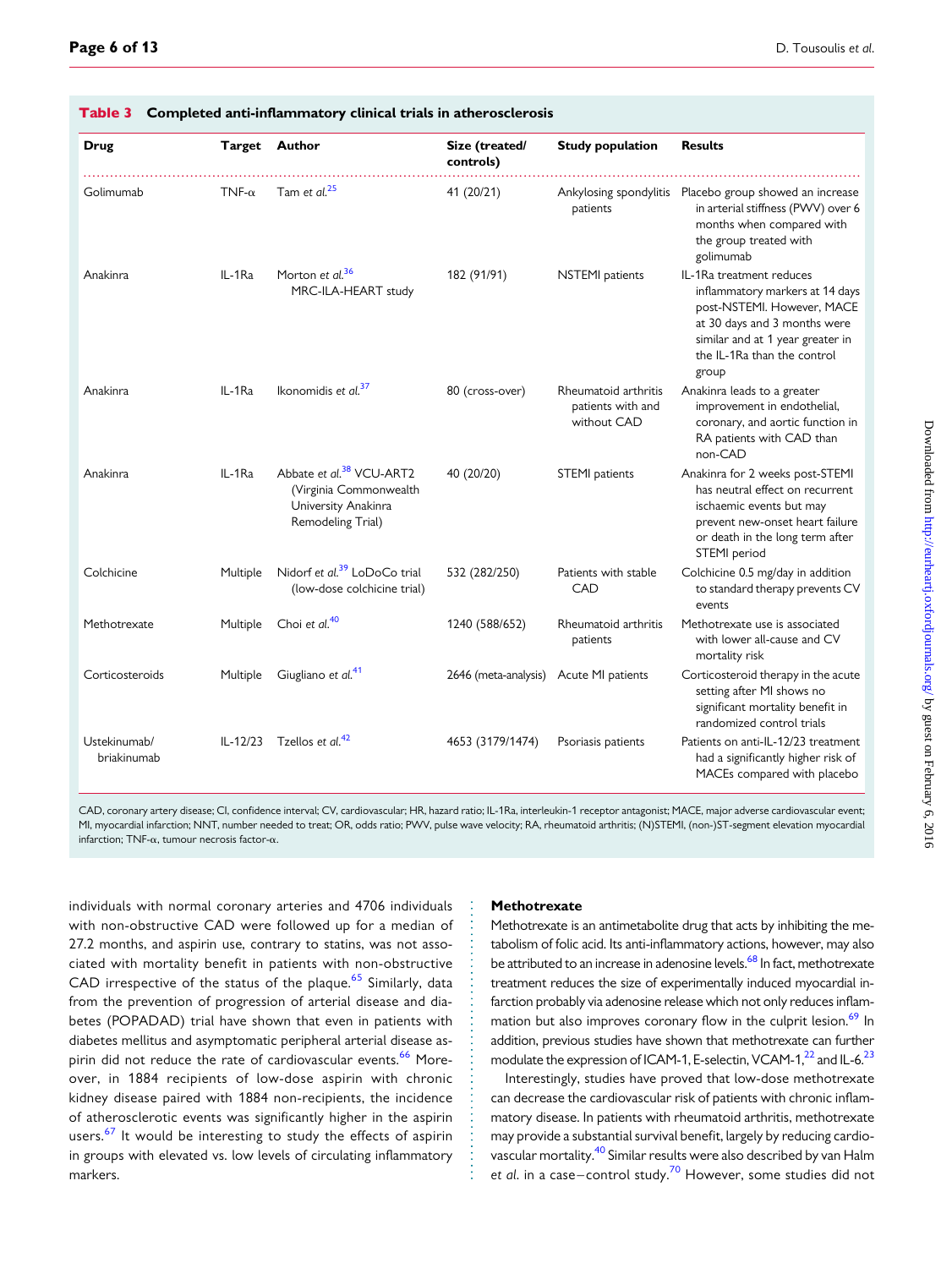<span id="page-6-0"></span>

Figure 3 Examples of cytokine-related statin effects in the microenvironment of an atherosclerotic plaque. Statins have been shown to antagonize the effects of inflammatory cytokines. For example, simvastatin neutralizes the pro-atherogenic actions of tumour necrosis factor-a through inhibition of the tumour necrosis factor- $\alpha$ -induced expression of vascular cell adhesion molecule 1 and suppression of thrombomodulin, whereas atorvastatin improves vascular nitric oxide bioavailability. Simvastatin can potently down-regulate the production of known pro-inflammatory cytokines such as interleukin-1 while also up-regulating the expression of anti-inflammatory cytokines such as interleukin-10. Finally, simvastatin is also able to counteract the combined pro-proliferative effects of tumour necrosis factor- $\alpha$  and interleukin-18 on aortic smooth muscle cells. IL, interleukin; TNF-a, tumour necrosis factor-a; VCAM-1, vascular cell adhesion molecule 1; VSMC, vascular smooth muscle cell.

confirm the protective role of methotrexate in the incidence of car-diovascular events in rheumatoid arthritis patients.<sup>[71](#page-11-0)</sup> Therefore, further studies have now been designed to test this hypothesis. For example, the Cardiovascular Inflammation Reduction Trial (CIRT) aims to enrol 7000 individual to test the role of methotrexate in the medical management of stable CAD patients with persistent elevation of high-sensitivity CRP, $72$  while the TETHYS trial aims to evaluate its value in reducing infarct size when administered within the first 6 h of admission for ST-elevation myocardial infraction.<sup>[73](#page-11-0)</sup> Furthermore, a recently announced CIRT sub-study aims to evaluate the effects of methotrexate in arterial inflammation (as seen on PET-CT scanning) in patients with prior MI or multi-vessel CAD (NCT02576067). It is difficult, however, to definitely conclude that the beneficial effect of methotrexate in cardiovascular incidence is solely due to its anti-inflammatory properties. Studies have recently documented that methotrexate modifies lipid levels increasing both HDL and LDL cholesterol and affects macrophage cholesterol handling opposing foam cell formation.<sup>[74](#page-11-0)</sup>

#### Colchicine

Evidence for the ability of colchicine to modify cytokine levels is based on patients with familiar Mediterranean fever. In this condition, modification of the inflammatory cascade with colchicine not only reduces symptoms of the disease but also decreases the risk for ischaemic heart disease.<sup>[75](#page-11-0)</sup> In addition, a retrospective crosssectional study concluded that long-term treatment of gout with low-dose colchicine decreased not only CRP levels but also the in-cidence of myocardial infraction.<sup>[76](#page-11-0)</sup> Furthermore, Nidorf and Thompson showed that colchicine, in addition to aspirin and highdose atorvastatin treatment, can significantly lower high-sensitivity CRP in patients with stable CAD.<sup>[24](#page-10-0)</sup> Finally, in the Low-Dose Colchicine (LoDoCo) trial—a prospective, randomized, observer blinded endpoint design study of 532 subject—addition of colchicine 0.5 mg/day to aspirin and/or clopidogrel and statins in CAD patients resulted in lower incidence (5.3%) of acute coronary syndrome, out-of-hospital cardiac arrest, or non-cardioembolic ischaemic stroke vs. the placebo group  $(16\%)$ <sup>[39](#page-10-0)</sup> Currently, several ongoing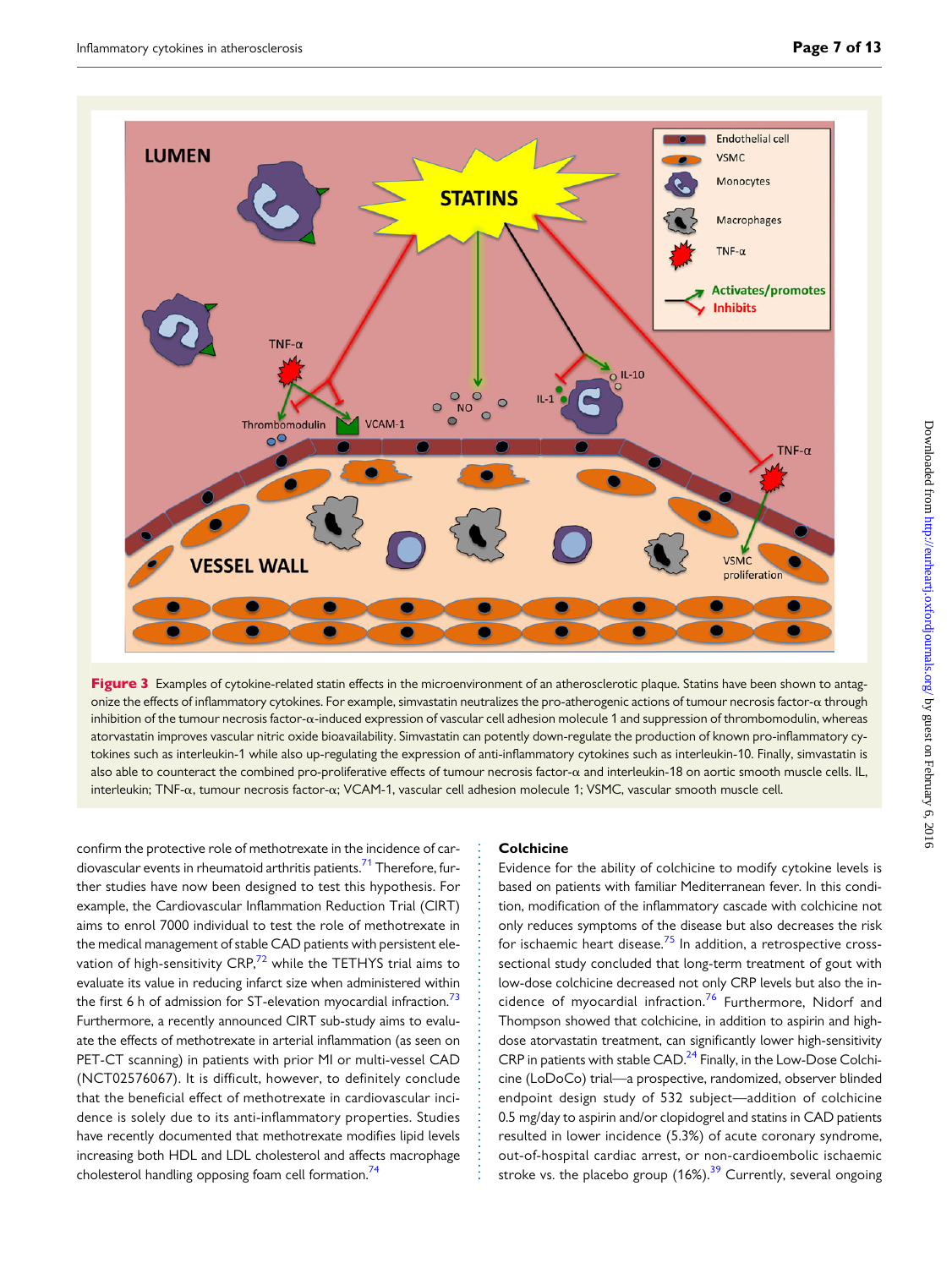trials aim to evaluate the potential benefit of colchicine in improving cardiovascular indices and prognosis in patients with CAD as summarized in Tables [2](#page-4-0) and [3](#page-5-0).

#### **Corticosteroids**

A few reports that examined intermediate atherosclerotic markers such as arterial stiffness as assessed by pulse wave velocity have shown that the use of corticosteroids can act beneficially in some chronic inflammatory disorders such as polymyalgia rheumatic.<sup>7</sup> However, corticosteroids in the setting of acute myocardial infarction have failed to demonstrate significant mortality benefit, as shown in one meta-analysis of randomized control trials.<sup>[41](#page-10-0)</sup> In addition, long-term use of corticosteroids in rheumatoid arthritis patients is associated with a significantly higher incidence of acute myocardial infarction.<sup>[78](#page-11-0)</sup>

### Specific target-based anti-inflammatory treatment

#### Blockade of pro-inflammatory and delivery of anti-inflammatory cytokines

As described in the previous section, the prophylactic effect of broad-based anti-inflammatory treatments is currently limited to

Table 4 Targeting pro-inflammatory cytokines for atherosclerosis treatment

statins and aspirin. Nevertheless, especially for aspirin, its value in primary prevention is equivocal while for methotrexate, colchicine, and corticosteroids results are not definitive. Therefore, several novel strategies have been developed to more specifically antagonize the actions of pro-inflammatory cytokines, the most important being the administration of soluble decoy receptors, direct receptor antagonists (e.g. endogenous IL-1Ra), and monoclonal antibodies (Table 4).

#### Anti-tumour necrosis factor-a treatment

Several anti-TNF agents (infliximab, etanercept, adalimumab, golimumab, and certolizumab) have been introduced recently against inflammatory and autoimmune diseases.<sup>[85](#page-12-0)</sup>

Interestingly, spare pre-clinical data have shown that anti-TNF treatment can favourably affect atherosclerosis. Recently, in a model that reproduced in vivo interactions between leucocytes and endothelial cells, anti-TNF treatment diminished leucocyte-endothelial interactions induced by inflammatory stimuli.<sup>[86](#page-12-0)</sup> It is currently known that treatment with anti-TNF agents can improve endothelial function and arterial wall properties in patients with autoimmune dis-eases, such as psoriasis.<sup>[27](#page-10-0)</sup> Moreover, it has been reported that inhibition of TNF- $\alpha$  in rheumatoid arthritis can increase circulating

| <b>Pro-inflammatory</b><br>cytokines | Role in atherosclerosis                                                                             | <b>Possible treatments</b>                                                                                                                                                                                                                                                                                                                                                                                                                                                                                                                                                                                                                                                                                                                                            |
|--------------------------------------|-----------------------------------------------------------------------------------------------------|-----------------------------------------------------------------------------------------------------------------------------------------------------------------------------------------------------------------------------------------------------------------------------------------------------------------------------------------------------------------------------------------------------------------------------------------------------------------------------------------------------------------------------------------------------------------------------------------------------------------------------------------------------------------------------------------------------------------------------------------------------------------------|
| TNF- $\alpha$                        | Promotes atherosclerosis, adhesion of<br>leucocytes to endothelium and impairs<br>glucose tolerance | Anti-TNF agents (etanercept, adalimumab, golimumab, and infliximab):<br>• Improve endothelial function and arterial wall properties <sup>27</sup><br>• Restore asymmetric dimethyl arginine serum levels in patients with<br>rheumatoid arthritis <sup>26</sup><br>• Increase circulating endothelial progenitor cells <sup>79</sup><br>• Improve insulin resistance <sup>80</sup><br>• Improve lipid profile <sup>81</sup><br>• Enhance plaquestability $\frac{82}{3}$                                                                                                                                                                                                                                                                                               |
| $IL-1\beta$                          | Promotes atherosclerosis and is associated<br>with the extent of atherosclerotic lesions            | Canakinumab (monoclonal human IL-1ß antibody)<br>• Reduces glycated haemoglobin, glucose, CRP, IL-6, and fibrinogen<br>levels in stable diabetes mellitus patients <sup>28</sup><br>• CANTOS is in progress studying whether canakinumab can reduce<br>heart attacks, strokes, and cardiovascular deaths in high-risk patients <sup>83</sup><br>Anakinra (a non-glycosylated version of human IL-1Ra)<br>• Reduces IL-6 and endothelin-1 levels with a parallel increase in<br>flow-mediated dilation, coronary flow reserve, and aortic<br>distensibility <sup>84</sup><br>• But: MRC-ILA-HEART study in myocardial infraction patients: at the<br>end of the 1-year follow-up rate of adverse events turns out to be<br>higher in the treatment group <sup>29</sup> |
| $IL-6$                               | Exacerbates the progression of<br>atherosclerosis, promotes inflammation                            | Tocilizumab (a monoclonal antibody that blocks IL-6 receptor)<br>• Improves endothelial function and decreases aortic stiffness <sup>30</sup><br>• The effect of tocilizumab in patients with non-ST elevation myocardial<br>infraction is tested in phase II trials (e.g. NCT01491074)                                                                                                                                                                                                                                                                                                                                                                                                                                                                               |
| Anti-inflammatory cytokines          | Role in atherosclerosis                                                                             | Possible treatments                                                                                                                                                                                                                                                                                                                                                                                                                                                                                                                                                                                                                                                                                                                                                   |
| $IL-19$                              | Promotes T helper 2 cell response and<br>dampens inflammation                                       | Adenovirus-mediated IL-19 delivery in rat models decreases neointimal<br>proliferation after balloon angioplasty <sup>31</sup>                                                                                                                                                                                                                                                                                                                                                                                                                                                                                                                                                                                                                                        |
| $IL-10$                              | Suppresses immune and inflammatory<br>responses                                                     | Liposomes coupled with IL-10 in mice attenuate atherosclerosis <sup>32</sup>                                                                                                                                                                                                                                                                                                                                                                                                                                                                                                                                                                                                                                                                                          |

TNF-a, tumour necrosis factor-a; IL-1b, interleukin-1b; CRP, C-reactive protein; IL-6, interleukin-6; MCP-1, monocyte chemoattractant protein; eNOS, endothelial nitric oxide synthase; IL-19, interleukin-19; IL-10, interleukin-10.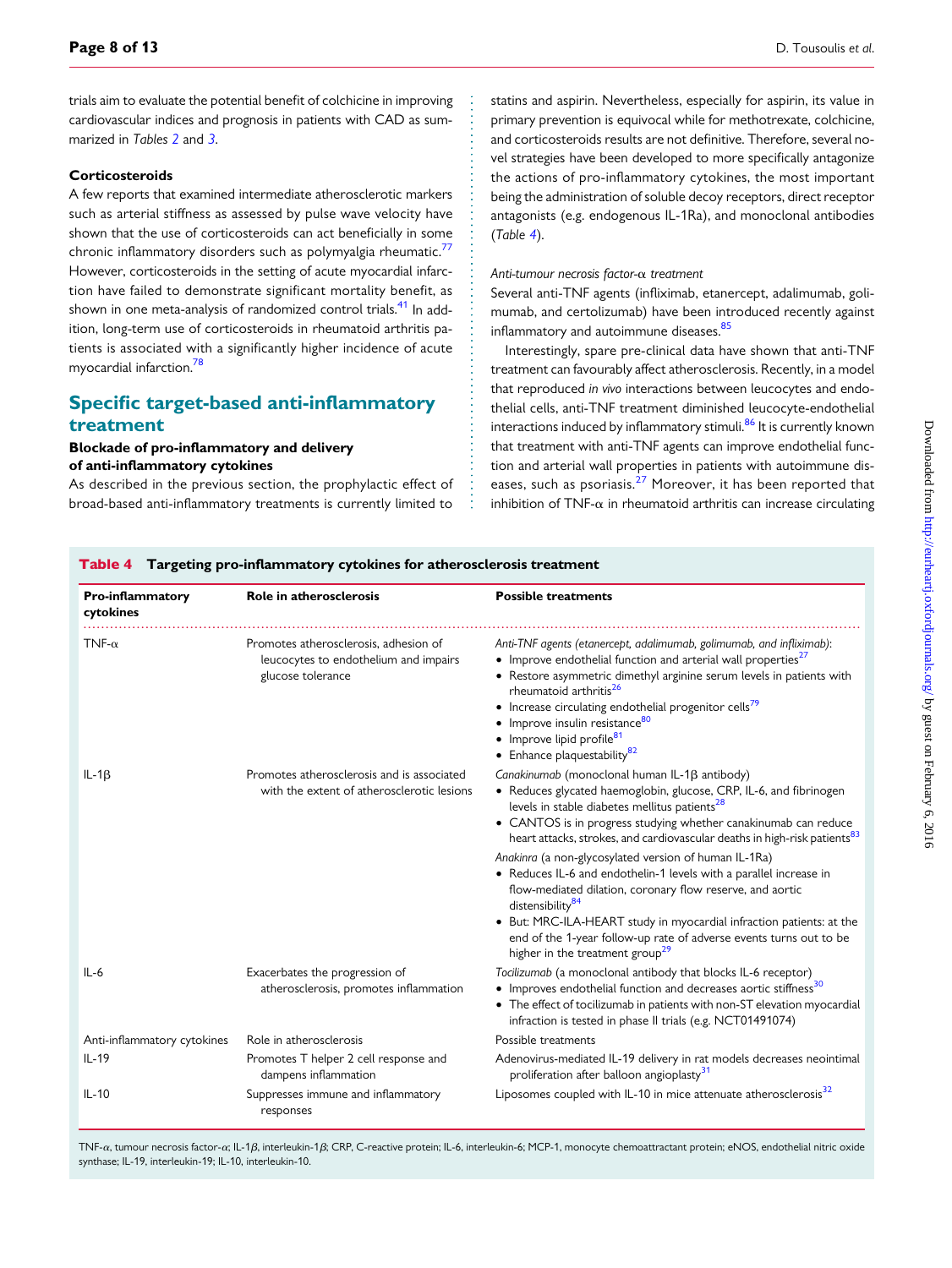endothelial progenitor cells concurrently with a proportional decrease of disease activity $^{79}$  $^{79}$  $^{79}$  and decrease serum asymmetric dimethyl arginine levels.<sup>[26](#page-10-0)</sup>

Clinical studies have revealed that anti-TNF- $\alpha$  therapies in patients with ankylosing spondylitis improve subclinical atheroscler-osis and aortic stiffness when compared with placebo controls.<sup>[87](#page-12-0)</sup> A meta-analysis published in 2011 showed that anti-TNF- $\alpha$  treatment in rheumatoid arthritis is associated with a lower risk for all cardiovascular events.<sup>[19](#page-10-0)</sup> Nevertheless, we have to take into consideration that studies with these agents in patients with chronic heart failure have failed to improve patient outcome.<sup>[88](#page-12-0)</sup> Unfortunately, there are currently no ongoing trials evaluating the exact health or mortality benefit of anti-TNF- $\alpha$  agents in a large cohort of healthy or CAD patients and studies so far have been limited to rheumatological patients.

#### Interleukin-1 $\beta$  inhibition

Canakinumab is a monoclonal human antibody that binds to human IL-1 $\beta$ , blocking its interaction with its receptor. Interleukin-1 $\beta$  has so far been used in the treatment of rare hereditary IL-1ß-driven disorders, such as Muckle–Wells syndrome. Treatment of such cryopyrin-associated periodic syndromes and rheumatoid arthritis with canakinumab produces a rapid and sustained inhibition of the acute phase response resulting in a substantial reduction in CRP levels.<sup>89,90</sup>

Previously, studies have shown that IL-1-deficient mice show decreased atherosclerosis.<sup>91</sup> Moreover, in an atherosclerotic mouse model, inhibition of IL-1 orients tissue macrophages to an anti-inflammatory phenotype and atherosclerotic lesions are therefore reduced.<sup>92</sup>

Furthermore, canakinumab has been shown to effectively reduce glycated haemoglobin, glucose, CRP, IL-6, and fibrinogen levels in male patients with well-controlled diabetes mellitus and high cardiovascular risk[.28](#page-10-0) However, a definite cardiovascular event or survival benefit has not been demonstrated yet but is currently investigated by the Canakinumab Anti-inflammatory Thrombosis Outcomes Study (CANTOS), which focusses on post-myocardial patients with persistent elevation of high-sensitivity CRP.<sup>[83](#page-11-0)</sup>

Another approach used to modify IL-1 activity is by enhancing the activity of IL-1Ra, which in turn negatively regulates IL-1 signalling. For example, anakinra, a human IL-1Ra, can block the biological activity of IL-1 in rheumatoid arthritis patients by competitively inhibiting the binding of IL-1 to the IL-1-type receptor and also reduces IL-6 and endothelin-1 levels with a parallel increase in flow-mediated dilation, coronary flow reserve, and aortic dispensability.<sup>[84](#page-12-0)</sup> In the MRC-ILA-HEART study, subcutaneous IL-1Ra administration for 14 days in non-SEMI (NSTEMI) patients resulted in lower CRP and IL-6 levels at the end of the treatment; however, a higher rate of MACE was observed after the treatment (HR 3.39, 95% CI 1.10–10.4,  $P = 0.023$ ).<sup>[29](#page-10-0)</sup> The VCU-ART 2 (Virginia Commonwealth University Anakinra Remodeling Trial) study showed that anakinra given for 2 weeks post-STEMI has a neutral effect on recurrent ischaemic events but may lower new heart failure incidence or mortality at 1 year (HR 0.16, 95% CI 0.03-0.76,  $P =$  $0.008$ ), $38$  a finding that will be further evaluated by the more recent VCU-ART-3 trial (NCT01950299).

#### Intereleukin-6 inhibition

Potential strategies using anti-IL-6 therapies have not been as widely tested as in the case of TNF- $\alpha$  or IL-1. Tocilizumab is a monoclonal antibody that blocks both membrane-bound and circulating IL-6 receptor. Randomized trials in patients with rheumatoid arthritis have shown that tocilizumab increases total, HDL, and LDL cholesterol and triglyceride levels.<sup>[93](#page-12-0)</sup> Moreover, it results in improved endothe-lial function and decreased aortic stiffness.<sup>[30](#page-10-0)</sup> Currently, several ongoing studies investigate the role of tocilizumabin in NSEMI (NCT01491074, Phase 2 trial) and in comparison to etanercept in patients with rheumatoid arthritis and cardiovascular risk factors (NCT01331837, Phase 4 trial).

#### Anti-interleukin-12/23p40 and anti-interleukin-17 agents

Monoclonal antibodies that are targeted against the shared p40 subunit of IL-12 and IL-23 have recently been introduced in the treatment of psoriasis. These cytokines mediate the function of Th17 cells, a distinct subset of T cells that have been identified as a pro-atherogenic group of leucocytes within the atherosclerotic pla-que.<sup>[94](#page-12-0)</sup> Despite these pro-atherogenic effects, a recent meta-analysis concluded that treatment with such agents (ustekinumab and briakinumab) may even increase the risk for major adverse cardiovascu-lar events when compared with placebo.<sup>[42](#page-10-0)</sup> Brodalumab (an IL-17 receptor A antagonist), ixekizumab, and secukinumab (IL-17A antagonists), also used in psoriasis, are potential antagonists of atherosclerosis, given the pro-inflammatory nature of IL-17.[95](#page-12-0) Interleukin-17 inhibition attenuates atherosclerosis in animals, <sup>[96](#page-12-0)</sup> but clinical studies in humans are not available to date.

#### Anti-P-selectin agents

P-selectin, a cell adhesion molecule that organizes endothelial cell and platelet interactions, plays a role in leucocyte activation, formation of thrombi, and neointimal formation. The SELECT ACS study in 544 patients with NSTEMI showed that inclacumab—a recombinant monoclonal antibody against P-selectin—decreases the myocar-dial damage.<sup>[97](#page-12-0)</sup> However, the SELECT CABG study, a Phase 2 trial, which is planning to test the efficacy of inclacumab in saphenous vein graft disease, has not yet been published.

#### Targeting post-ischaemic reperfusion injury

Re-establishment of coronary perfusion after an acute ischaemic event causes the so-called reperfusion injury, which is attributed to oxidative stress, accumulation of reactive oxygen species, and ultimately diminished mitochondrial ability to produce energy in the form of ATP.<sup>[98](#page-12-0)</sup> Bendavia is an intravenously administered mitochondrial targeting peptide that has been shown to reduce myocardial infarct size and attenuate coronary no-reflow in experimental models when given before reperfusion.<sup>[99](#page-12-0)</sup> Therefore, the EMBRACE STEMI study enrolled 300 patients with first anterior STEMI to test whether Bendavia is superior to placebo for the reduction of myo-cardial infarction size.<sup>[100](#page-12-0)</sup> The first preliminary reports of this study have recently been announced and have shown that Bendavia infusion is safe although it did not achieve a significant reduction in the infarct size. However, future trials are planning to test if higher doses can be beneficial in patients with systolic heart failure (NCT02388464 and NCT02388529).

#### Experimental approaches in animal models

Future directions concerning the targeted modification of the inflammatory cascade can be derived from experimental models.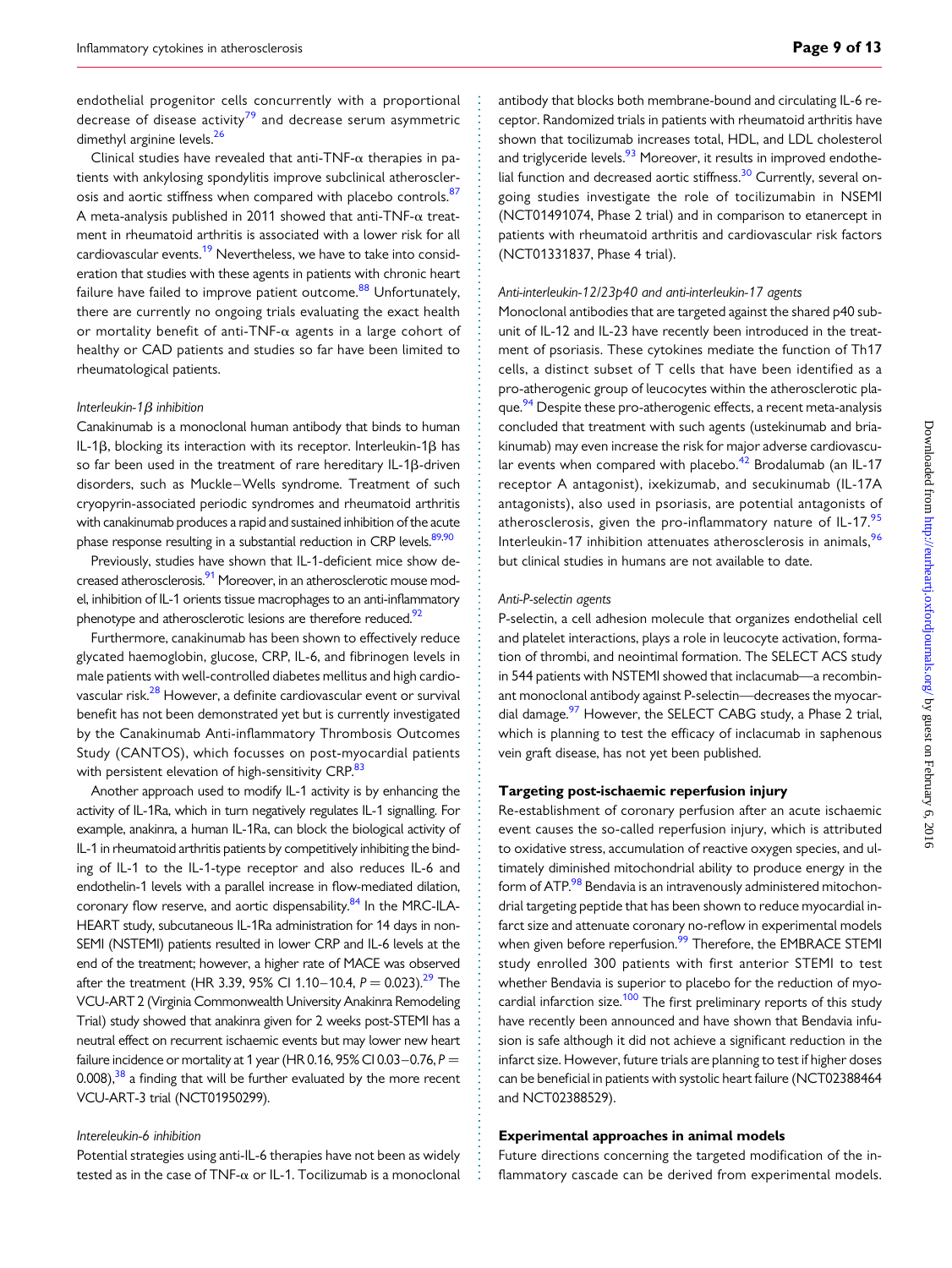<span id="page-9-0"></span>However, the extrapolation of animal outcomes to human patients is not straightforward as significant differences exist in the patho-physiology of atherosclerosis between different species.<sup>[101](#page-12-0)</sup>

#### Delivery of anti-inflammatory cytokines

Delivery of anti-inflammatory cytokines for therapeutic purposes has been attempted in experimental animal models with promising results. It is now possible to locally deliver anti-inflammatory cytokines to specific atherosclerosis sites via adenoviruses. Such is the case of IL-19 which is an anti-inflammatory cytokine that promotes the Th2 anti-inflammatory cell phenotype.<sup>[31](#page-10-0)</sup> Furthermore, a recently developed method exploits stealth liposomes that are coupled with IL-10 and act to specifically and reliably transfer the atheroprotective cytokine to the desired site in atherosclerotic plaques. $32$  It is obvious that these methods may have unknown risks, and studies on safety and efficacy are warranted before they can be applied in humans.

#### Targeting intracellular signalling

Certain studies have succeeded in limiting atherosclerosis by manipulating intracellular signalling in animal models. For example, an oligonucleotide that acted as a decoy binding site for NF-kB succeeded in preventing intimal hyperplasia following balloon angio-plasty.<sup>[33](#page-10-0)</sup> An adenovirus-expressed suppressor of cytokine signalling 3 has also been successful in limiting inflammation though not in a model of atherosclerosis,[102](#page-12-0) and similar efforts have been done trying to block JAK3 signalling.<sup>103</sup> However, given the ubiquitous nature of these molecules (especially NF-kB), it is important to guarantee that treatment does not interfere with normal processes in order to minimize adverse effects.

#### Promoting the actions of T-regulatory cells

Administration of anti-CD3 antibodies in mice with progressed atherosclerosis managed to suppress atherogenesis and was linked to up-regulated TGF- $\beta$  and Foxp3 expression in lymphoid organs.[34](#page-10-0)[,104](#page-12-0) In addition, oral calcitriol administration to hyperlipidaemic mice blocked atherosclerosis possibly by inducing the expansion of T-regulatory cells,<sup>[105](#page-12-0)</sup> whereas local delivery of IL-2 suppressed atherogenesis in already existing lesions through the same mechanism.<sup>[35](#page-10-0)</sup>

### Unanswered questions and future directions

The immune and inflammatory networks are complex and not fully understood at present, and even though our knowledge regarding the basic mechanisms of action of cytokines in humans is constantly expanding, there are still no absolute data on the benefit of targeted anti-inflammatory therapy in atherosclerosis. Notably, as demonstrated by the MRC-ILA-HEART study $36$  and other direct and indirect anti-inflammatory strategies such as with anti-IL-12/23 antibodies, $42$  corticosteroids, $41$  aspirin<sup>[65](#page-11-0)</sup> and COX-2 inhibitors, $106$ targeted and broad-based anti-inflammatory treatments may even lead to an increased rate of adverse cardiovascular events in some cases. Indeed, our experience shows that several drugs with promising results in animals fail to demonstrate similar efficacy in humans, such as Bendavia in the recent EMBRACE STEMI trial.<sup>[100](#page-12-0)</sup>

Nevertheless, other studies have shown significant benefit for such anti-inflammatory strategies. Overall, there seems to be a significant gap between our detailed understanding of cytokine actions and the benefit of such targeted interventions. This could be explained by the complex actions of a huge number of cytokines that are involved in atherogenesis as well as by the lack of large-scale clinical trials that can provide reliable data on the efficacy of these strategies.

Therefore, modulation of cytokines poses a therapeutic dilemma and the risks and benefits of inflammation suppression must be weighed before treatment. Particularly in regard to the newer biological agents, observations are limited mostly to rheumatological patients, and small-scale clinical trials and evidence regarding health and survival benefit are lacking in some cases (e.g. TNF inhibitors). Interestingly, there are currently several such clinical trials that are taking place (most notably the CANTOS, CIRT, and Entracte trials) whose results are eagerly awaited and may shape the future of atherosclerosis management and treatment.

# **Conclusion**

Atherosclerosis is considered an inflammatory disease, and the significant role of cytokines in the initiation and maintenance of a pro-inflammatory state is well established. In recent years, novel therapeutic approaches capable of modulating cytokine production or their actions have been tested or are under investigation. Indeed, broad-based immunomodulatory therapies or specific molecules against inflammatory cytokines are now under investigation for the treatment of high-risk atherosclerotic subjects generating new hopes for the future. However, so far, there are no definitive data on the benefit of targeted anti-inflammatory therapy in atherosclerosis and therefore further studies are needed. Hopefully, in the next few years, we are going to have new data that will provide answers and guidance for our next steps in the fight against atherosclerosis and coronary heart disease.

## Authors' contributions

E.O. and E.K.E. contributed to the conception and design of the manuscript, drafted the manuscript, and approved the submitted manuscript. D.T., F.C., and J.C.K. contributed to the conception and design of the manuscript, revised the manuscript critically for important intellectual content, and approved the submitted manuscript.

#### Conflict of interest: none declared.

#### **References**

- 1. Ross R. Atherosclerosis an inflammatory disease. N Engl | Med 1999;340: 115–126.
- 2. Tedgui A, Mallat Z. Cytokines in atherosclerosis: pathogenic and regulatory pathways. Physiol Rev 2006;86:515–581.
- 3. Ray KK, Cannon CP. The potential relevance of the multiple lipid-independent (pleiotropic) effects of statins in the management of acute coronary syndromes. J Am Coll Cardiol 2005;46:1425–1433.
- 4. Ridker PM, Luscher TF. Anti-inflammatory therapies for cardiovascular disease. Eur Heart I 2014:35:1782-1791.
- 5. Chan KF, Siegel MR, Lenardo JM. Signaling by the TNF receptor superfamily and T cell homeostasis. Immunity 2000;13:419–422.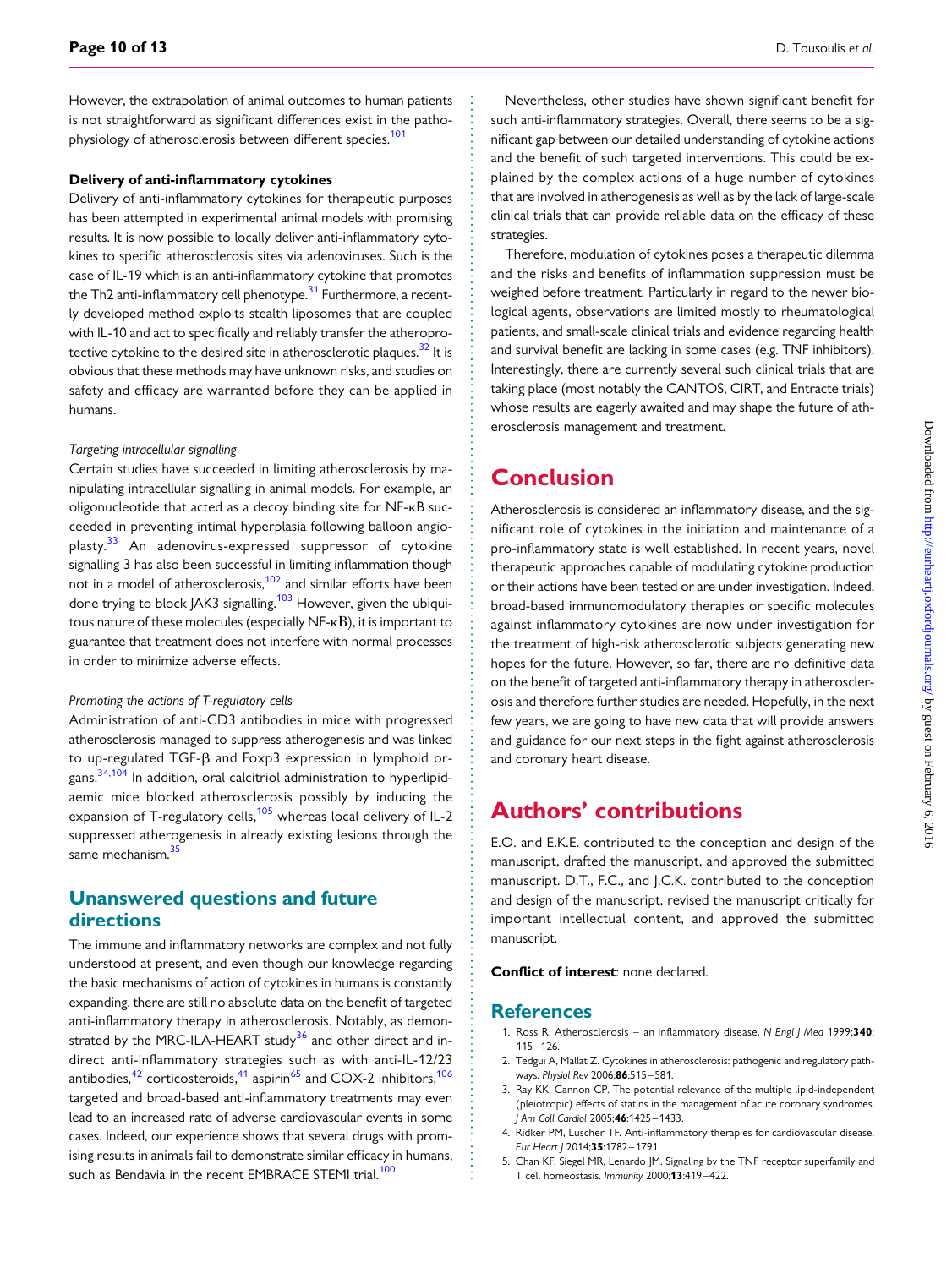- <span id="page-10-0"></span>6. Ohta H, Wada H, Niwa T, Kirii H, Iwamoto N, Fujii H, Saito K, Sekikawa K, Seishima M. Disruption of tumor necrosis factor-alpha gene diminishes the development of atherosclerosis in ApoE-deficient mice. Atherosclerosis 2005;180:  $11 - 17$
- 7. Canault M, Peiretti F, Mueller C, Kopp F, Morange P, Rihs S, Portugal H, Juhan-Vague I, Nalbone G. Exclusive expression of transmembrane TNF-alpha in mice reduces the inflammatory response in early lipid lesions of aortic sinus. Atherosclerosis 2004;172:211–218.
- 8. Mackesy DZ, Goalstone ML. ERK5: novel mediator of insulin and TNF-stimulated VCAM-1 expression in vascular cells. J Diabetes 2014;6:595–602.
- 9. Ait-Oufella H, Taleb S, Mallat Z, Tedgui A. Recent advances on the role of cytokines in atherosclerosis. Arterioscler Thromb Vasc Biol 2011;31:969-979.
- 10. Huber SA, Sakkinen P, Conze D, Hardin N, Tracy R. Interleukin-6 exacerbates early atherosclerosis in mice. Arterioscler Thromb Vasc Biol 1999:19:2364-2367.
- 11. Biasucci LM, Liuzzo G, Fantuzzi G, Caligiuri G, Rebuzzi AG, Ginnetti F, Dinarello CA, Maseri A. Increasing levels of interleukin (IL)-1Ra and IL-6 during the first 2 days of hospitalization in unstable angina are associated with increased risk of in-hospital coronary events. Circulation 1999;99:2079–2084.
- 12. Pastrana JL, Sha X, Virtue A, Mai J, Cueto R, Lee IA, Wang H, Yang XF. Regulatory T cells and atherosclerosis. J Clin Exp Cardiol 2012;2012:2.
- 13. Rajasingh J, Bord E, Luedemann C, Asai J, Hamada H, Thorne T, Qin G, Goukassian D, Zhu Y, Losordo DW, Kishore R. IL-10-induced TNF-alpha mRNA destabilization is mediated via IL-10 suppression of p38 MAP kinase activation and inhibition of HuR expression. FASEB J 2006;20:2112-2114.
- 14. Lisinski TJ, Furie MB. Interleukin-10 inhibits proinflammatory activation of endothelium in response to Borrelia burgdorferi or lipopolysaccharide but not interleukin-1beta or tumor necrosis factor alpha. J Leukoc Biol 2002;72:503–511.
- 15. Peters MJ, van Halm VP, Voskuyl AE, Smulders YM, Boers M, Lems WF, Visser M, Stehouwer CD, Dekker JM, Nijpels G, Heine R, Dijkmans BA, Nurmohamed MT. Does rheumatoid arthritis equal diabetes mellitus as an independent risk factor for cardiovascular disease? A prospective study. Arthritis Rheum 2009;61: 1571–1579.
- 16. Mantel A, Holmqvist M, Jernberg T, Wallberg-Jonsson S, Askling J. Rheumatoid arthritis is associated with a more severe presentation of acute coronary syndrome and worse short-term outcome. Eur Heart I 2015:36:3413-3422
- 17. Klingenberg R, Luscher TF. Rheumatoid arthritis and coronary atherosclerosis: two cousins engaging in a dangerous liaison. Eur Heart J 2015;36:3423-3425.
- 18. Kisiel B, Kruszewski R, Juszkiewicz A, Raczkiewicz A, Bachta A, Tlustochowicz M, Staniszewska-Varga J, Klos K, Duda K, Boguslawska-Walecka R, Ploski R, Tlustochowicz W. Methotrexate, cyclosporine A, and biologics protect against atherosclerosis in rheumatoid arthritis. *I Immunol Res* 2015:2015:759610.
- 19. Barnabe C, Martin BJ, Ghali WA. Systematic review and meta-analysis: anti-tumor necrosis factor alpha therapy and cardiovascular events in rheumatoid arthritis. Arthritis Care Res 2011:63:522-529.
- 20. Bergh N, Larsson P, Ulfhammer E, Jern S. Effect of shear stress, statins and TNF-alpha on hemostatic genes in human endothelial cells. Biochem Biophys Res Commun 2012;420:166–171.
- 21. Tousoulis D, Koniari K, Antoniades C, Papageorgiou N, Miliou A, Noutsou M, Nikolopoulou A, Marinou K, Stefanadi E, Siasos G, Charakida M, Kamboli AM, Stefanadis C. Combined effects of atorvastatin and metformin on glucose-induced variations of inflammatory process in patients with diabetes mellitus. Int J Cardiol 2011;149:46–49.
- 22. Dahlman-Ghozlan K, Ortonne JP, Heilborn JD, Stephansson E. Altered tissue expression pattern of cell adhesion molecules, ICAM-1, E-selectin and VCAM-1, in bullous pemphigoid during methotrexate therapy. Exp Dermatol 2004;13:65-69.
- 23. Elango T, Dayalan H, Subramanian S, Gnanaraj P, Malligarjunan H. Serum interleukin-6 levels in response to methotrexate treatment in psoriatic patients. Clin Chim Acta 2012;413:1652–1656.
- 24. Nidorf M, Thompson PL. Effect of colchicine (0.5 mg twice daily) on highsensitivity C-reactive protein independent of aspirin and atorvastatin in patients with stable coronary artery disease. Am J Cardiol 2007;99:805-807.
- 25. Tam LS, Kitas GD, Gonzalez-Gay MA. Can suppression of inflammation by anti-TNF prevent progression of subclinical atherosclerosis in inflammatory arthritis? Rheumatology (Oxford) 2014;53:1108–1119.
- 26. Spinelli FR, Di Franco M, Metere A, Conti F, Iannuccelli C, Agati L, Valesini G. Decrease of asymmetric dimethyl arginine after anti-TNF therapy in patients with rheumatoid arthritis. Drug Dev Res 2014;75(Suppl. 1):S67–S69.
- 27. Avgerinou G, Tousoulis D, Siasos G, Oikonomou E, Maniatis K, Papageorgiou N, Paraskevopoulos T, Miliou A, Koumaki D, Latsios G, Therianiou A, Trikas A, Kampoli AM, Stefanadis C. Anti-tumor necrosis factor alpha treatment with adalimumab improves significantly endothelial function and decreases inflammatory process in patients with chronic psoriasis. Int | Cardiol 2011;151:382-383.
- 28. Ridker PM, Howard CP, Walter V, Everett B, Libby P, Hensen J, Thuren T, Group CPI. Effects of interleukin-1beta inhibition with canakinumab on

hemoglobin A1c, lipids, C-reactive protein, interleukin-6, and fibrinogen: a phase IIb randomized, placebo-controlled trial. Circulation 2012;126:2739–2748.

- 29. Morton AC, Rothman AM, Greenwood JP, Gunn J, Chase A, Clarke B, Hall AS, Fox K, Foley C, Banya W, Wang D, Flather MD, Crossman DC. The effect of interleukin-1 receptor antagonist therapy on markers of inflammation in non-ST elevation acute coronary syndromes: the MRC-ILA Heart Study. Eur Heart J 2014; 36:377–384.
- 30. Protogerou AD, Zampeli E, Fragiadaki K, Stamatelopoulos K, Papamichael C, Sfikakis PP. A pilot study of endothelial dysfunction and aortic stiffness after interleukin-6 receptor inhibition in rheumatoid arthritis. Atherosclerosis 2011; 219:734–736.
- 31. Tian Y, Sommerville LJ, Cuneo A, Kelemen SE, Autieri MV. Expression and suppressive effects of interleukin-19 on vascular smooth muscle cell pathophysiology and development of intimal hyperplasia. Am J Pathol 2008;173:901–909.
- 32. Almer G, Frascione D, Pali-Scholl I, Vonach C, Lukschal A, Stremnitzer C, Diesner SC, Jensen-Jarolim E, Prassl R, Mangge H. Interleukin-10: an antiinflammatory marker to target atherosclerotic lesions via PEGylated liposomes. Mol Pharm 2013;10:175–186.
- 33. Yoshimura S, Morishita R, Hayashi K, Yamamoto K, Nakagami H, Kaneda Y, Sakai N, Ogihara T. Inhibition of intimal hyperplasia after balloon injury in rat carotid artery model using cis-element 'decoy' of nuclear factor-kappaB binding site as a novel molecular strategy. Gene Ther 2001;8:1635–1642.
- 34. Steffens S, Burger F, Pelli G, Dean Y, Elson G, Kosco-Vilbois M, Chatenoud L, Mach F. Short-term treatment with anti-CD3 antibody reduces the development and progression of atherosclerosis in mice. Circulation 2006;114:1977–1984.
- 35. Dietrich T, Hucko T, Schneemann C, Neumann M, Menrad A, Willuda J, Atrott K, Stibenz D, Fleck E, Graf K, Menssen HD. Local delivery of IL-2 reduces atherosclerosis via expansion of regulatory T cells. Atherosclerosis 2012;220:329-336.
- 36. Morton AC, Rothman AM, Greenwood JP, Gunn J, Chase A, Clarke B, Hall AS, Fox K, Foley C, Banya W, Wang D, Flather MD, Crossman DC. The effect of interleukin-1 receptor antagonist therapy on markers of inflammation in non-ST elevation acute coronary syndromes: the MRC-ILA Heart Study. Eur Heart J 2015; 36:377–384.
- 37. Ikonomidis I, Tzortzis S, Andreadou I, Paraskevaidis I, Katseli C, Katsimbri P, Pavlidis G, Parissis J, Kremastinos D, Anastasiou-Nana M, Lekakis J. Increased benefit of interleukin-1 inhibition on vascular function, myocardial deformation, and twisting in patients with coronary artery disease and coexisting rheumatoid arthritis. Circ Cardiovasc Imaging 2014;7:619–628.
- 38. Abbate A, Kontos MC, Abouzaki NA, Melchior RD, Thomas C, Van Tassell BW, Oddi C, Carbone S, Trankle CR, Roberts CS, Mueller GH, Gambill ML, Christopher S, Markley R, Vetrovec GW, Dinarello CA, Biondi-Zoccai G. Comparative safety of interleukin-1 blockade with anakinra in patients with ST-segment elevation acute myocardial infarction (from the VCU-ART and VCU-ART2 pilot studies). Am J Cardiol 2015;115:288–292.
- 39. Nidorf SM, Eikelboom JW, Budgeon CA, Thompson PL. Low-dose colchicine for secondary prevention of cardiovascular disease. J Am Coll Cardiol 2013;61: 404–410.
- 40. Choi HK, Hernan MA, Seeger JD, Robins JM, Wolfe F. Methotrexate and mortality in patients with rheumatoid arthritis: a prospective study. Lancet 2002;359: 1173–1177.
- 41. Giugliano GR, Giugliano RP, Gibson CM, Kuntz RE. Meta-analysis of corticosteroid treatment in acute myocardial infarction. Am | Cardiol 2003;91:1055-1059.
- 42. Tzellos T, Kyrgidis A, Zouboulis CC. Re-evaluation of the risk for major adverse cardiovascular events in patients treated with anti-IL-12/23 biological agents for chronic plaque psoriasis: a meta-analysis of randomized controlled trials. J Eur Acad Dermatol Venereol 2013;27:622–627.
- 43. Okopien B, Huzarska M, Kulach A, Stachura-Kulach A, Madej A, Belowski D, Zielinski M, Herman ZS. Hypolipidemic drugs affect monocyte IL-1beta gene expression and release in patients with IIa and IIb dyslipidemia. J Cardiovasc Pharmacol 2005;45:160–164.
- 44. Waehre T, Yndestad A, Smith C, Haug T, Tunheim SH, Gullestad L, Froland SS, Semb AG, Aukrust P, Damas JK. Increased expression of interleukin-1 in coronary artery disease with downregulatory effects of HMG-CoA reductase inhibitors. Circulation 2004;109:1966–1972.
- 45. Liu Y, Jiang H, Liu W, Shang H, Tang Y, Zhu R, Li B. Effects of fluvastatin therapy on serum interleukin-18 and interleukin-10 levels in patients with acute coronary syndrome. Acta Cardiol 2010;65:285–289.
- 46. Chu AY, Guilianini F, Barratt BJ, Nyberg F, Chasman DI, Ridker PM. Pharmacogenetic determinants of statin-induced reductions in C-reactive protein. Circ Cardiovasc Genet 2012;5:58–65.
- 47. Stefanadi E, Tousoulis D, Antoniades C, Katsi V, Bosinakou E, Vavuranakis E, Triantafyllou G, Marinou K, Tsioufis C, Papageorgiou N, Latsios G, Stefanadis C. Early initiation of low-dose atorvastatin treatment after an acute ST-elevated myocardial infarction, decreases inflammatory process and prevents endothelial injury and activation. Int I Cardiol 2009:133:266-268.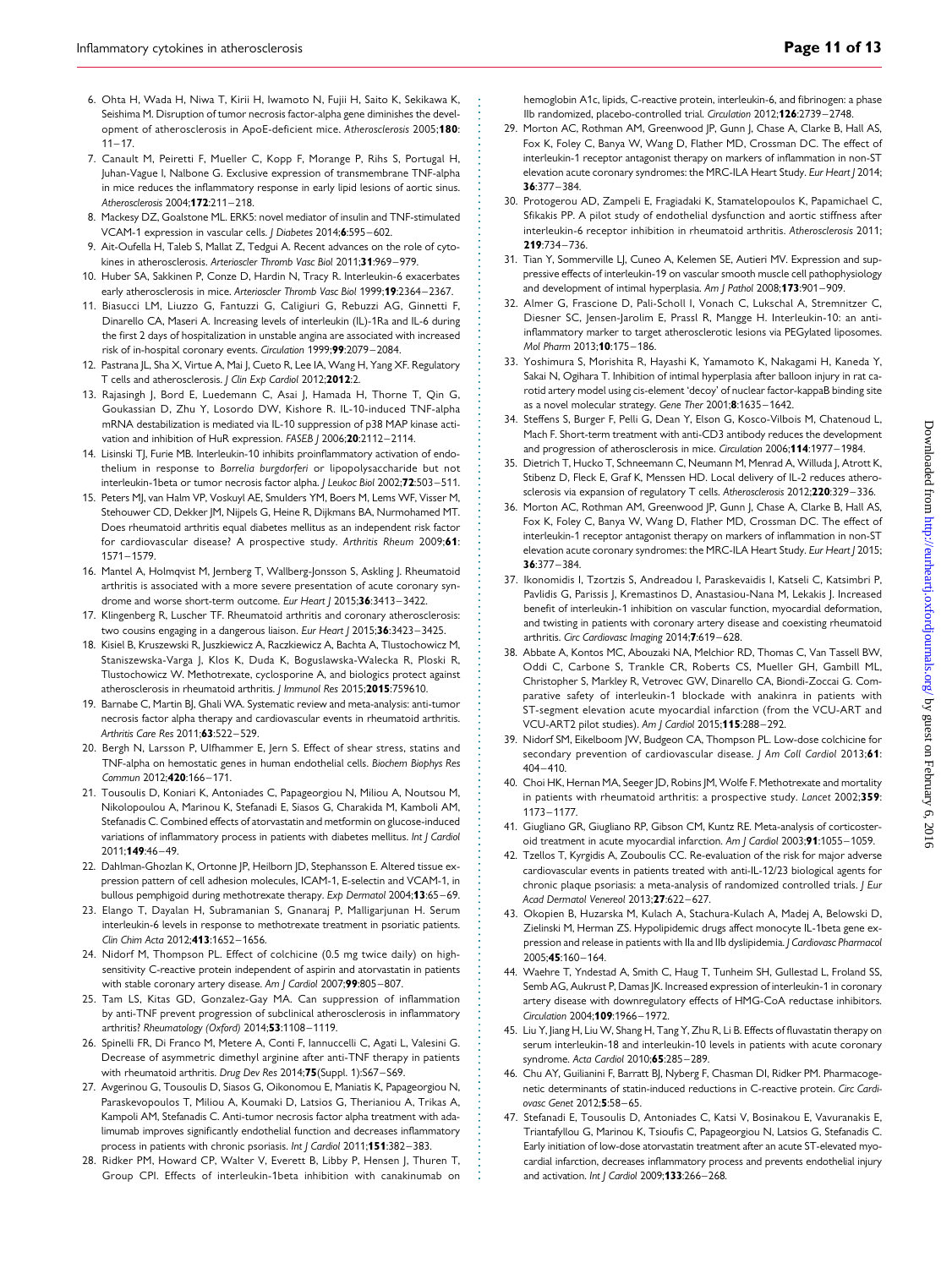- <span id="page-11-0"></span>48. Leoncini M, Toso A, Maioli M, Tropeano F, Villani S, Bellandi F. Early high-dose rosuvastatin for contrast-induced nephropathy prevention in acute coronary syndrome: results from the PRATO-ACS Study (Protective Effect of Rosuvastatin and Antiplatelet Therapy On Contrast-Induced Acute Kidney Injury and Myocardial Damage in Patients with Acute Coronary Syndrome). *I Am Coll Cardiol* 2014:63: 71–79.
- 49. Toso A, Leoncini M, Maioli M, Tropeano F, Di Vincenzo E, Villani S, Bellandi F. Relationship between inflammation and benefits of early high-dose rosuvastatin on contrast-induced nephropathy in patients with acute coronary syndrome: the pathophysiological link in the PRATO-ACS study (Protective Effect of Rosuvastatin and Antiplatelet Therapy on Contrast-Induced Nephropathy and Myocardial Damage in Patients With Acute Coronary Syndrome Undergoing Coronary Intervention). JACC Cardiovasc Interv 2014;7:1421–1429.
- 50. Ridker PM, Rifai N, Clearfield M, Downs JR, Weis SE, Miles JS, Gotto AM Jr, Air Force/Texas Coronary Atherosclerosis Prevention Study Investigators. Measurement of C-reactive protein for the targeting of statin therapy in the primary prevention of acute coronary events. N Engl J Med 2001;344:1959-1965.
- 51. Ridker PM, Danielson E, Fonseca FA, Genest J, Gotto AM Jr, Kastelein JJ, Koenig W, Libby P, Lorenzatti AJ, MacFadyen JG, Nordestgaard BG, Shepherd J, Willerson JT, Glynn RJ, Group JS. Rosuvastatin to prevent vascular events in men and women with elevated C-reactive protein. N Engl | Med 2008;359:2195-2207.
- 52. Ridker PM, Danielson E, Fonseca FA, Genest J, Gotto AM Jr, Kastelein JJ, Koenig W, Libby P, Lorenzatti AJ, Macfadyen JG, Nordestgaard BG, Shepherd J, Willerson JT, Glynn RJ. Reduction in C-reactive protein and LDL cholesterol and cardiovascular event rates after initiation of rosuvastatin: a prospective study of the JUPITER trial. Lancet 2009;373:1175–1182.
- 53. Oikonomou E, Siasos G, Zaromitidou M, Hatzis G, Mourouzis K, Chrysohoou C, Zisimos K, Mazaris S, Tourikis P, Athanasiou D, Stefanadis C, Papavassiliou AG, Tousoulis D. Atorvastatin treatment improves endothelial function through endothelial progenitor cells mobilization in ischemic heart failure patients. Atherosclerosis 2015;238:159–164.
- 54. Tousoulis D, Oikonomou E, Siasos G, Chrysohoou C, Zaromitidou M, Kioufis S, Maniatis K, Dilaveris P, Miliou A, Michalea S, Papavassiliou AG, Stefanadis C. Dosedependent effects of short term atorvastatin treatment on arterial wall properties and on indices of left ventricular remodeling in ischemic heart failure. Atherosclerosis 2013;227:367–372.
- 55. Toth L, Muszbek L, Komaromi I. Mechanism of the irreversible inhibition of human cyclooxygenase-1 by aspirin as predicted by QM/MM calculations. J Mol Graph Model 2013;40:99–109.
- 56. Cyrus T, Sung S, Zhao L, Funk CD, Tang S, Pratico D. Effect of low-dose aspirin on vascular inflammation, plaque stability, and atherogenesis in low-density lipoprotein receptor-deficient mice. Circulation 2002;106:1282–1287.
- 57. Liu H, Jiang D, Zhang S, Ou B. Aspirin inhibits fractalkine expression in atherosclerotic plaques and reduces atherosclerosis in ApoE gene knockout mice. Cardiovasc Drugs Ther 2010;24:17-24.
- 58. Herova M, Schmid M, Gemperle C, Loretz C, Hersberger M. Low dose aspirin is associated with plasma chemerin levels and may reduce adipose tissue inflammation. Atherosclerosis 2014;235:256–262.
- 59. Kharbanda RK, Walton B, Allen M, Klein N, Hingorani AD, MacAllister RJ, Vallance P. Prevention of inflammation-induced endothelial dysfunction: a novel vasculo-protective action of aspirin. Circulation 2002;105:2600–2604.
- 60. Ikonomidis I, Andreotti F, Economou E, Stefanadis C, Toutouzas P, Nihoyannopoulos P. Increased proinflammatory cytokines in patients with chronic stable angina and their reduction by aspirin. Circulation 1999;100:793–798.
- 61. Ridker PM, Cushman M, Stampfer MJ, Tracy RP, Hennekens CH. Inflammation, aspirin, and the risk of cardiovascular disease in apparently healthy men. N Engl J Med 1997;336:973–979.
- 62. Pietri P, Vlachopoulos C, Terentes-Printzios D, Xaplanteris P, Aznaouridis K, Petrocheilou K, Stefanadis C. Beneficial effects of low-dose aspirin on aortic stiffness in hypertensive patients. Vasc Med 2014;19:452–457.
- 63. van Diepen JA, Vroegrijk IO, Berbee JF, Shoelson SE, Romijn JA, Havekes LM, Rensen PC, Voshol PJ. Aspirin reduces hypertriglyceridemia by lowering VLDL-triglyceride production in mice fed a high-fat diet. Am J Physiol Endocrinol Metab 2011:301:E1099-E1107.
- 64. He Z, Peng Y, Duan W, Tian Y, Zhang J, Hu T, Cai Y, Feng Y, Li G. Aspirin regulates hepatocellular lipid metabolism by activating AMPK signaling pathway. J Toxicol Sci 2015;40:127–136.
- 65. Chow BJ, Small G, Yam Y, Chen L, McPherson R, Achenbach S, Al-Mallah M, Berman DS, Budoff MJ, Cademartiri F, Callister TQ, Chang HJ, Cheng VY, Chinnaiyan K, Cury R, Delago A, Dunning A, Feuchtner G, Hadamitzky M, Hausleiter J, Karlsberg RP, Kaufmann PA, Kim YJ, Leipsic J, LaBounty T, Lin F, Maffei E, Raff GL, Shaw LJ, Villines TC, Min JK. Prognostic and therapeutic implications of statin and aspirin therapy in individuals with nonobstructive coronary artery disease: results from the CONFIRM (COronary CT Angiography EvaluatioN

For Clinical Outcomes: an InteRnational Multicenter registry) registry. Arterioscler Thromb Vasc Biol 2015;35:981–989.

- 66. Belch J, MacCuish A, Campbell I, Cobbe S, Taylor R, Prescott R, Lee R, Bancroft J, MacEwan S, Shepherd J, Macfarlane P, Morris A, Jung R, Kelly C, Connacher A, Peden N, Jamieson A, Matthews D, Leese G, McKnight J, O'Brien I, Semple C, Petrie J, Gordon D, Pringle S, MacWalter R, Prevention of Progression of Arterial Disease and Diabetes Study Group, Diabetes Registry Group, and Royal College of Physicians Edinburgh. The prevention of progression of arterial disease and diabetes (POPADAD) trial: factorial randomised placebo controlled trial of aspirin and antioxidants in patients with diabetes and asymptomatic peripheral arterial disease. BMJ 2008;337:a1840.
- 67. Kim AJ, Lim HJ, Ro H, Ko KP, Han SY, Chang JH, Lee HH, Chung W, Jung JY. Lowdose aspirin for prevention of cardiovascular disease in patients with chronic kidney disease. PLoS ONE 2014;9:e104179.
- 68. Cronstein BN, Naime D, Ostad E. The antiinflammatory mechanism of methotrexate. Increased adenosine release at inflamed sites diminishes leukocyte accumulation in an in vivo model of inflammation. J Clin Invest 1993;92:2675-2682.
- 69. Asanuma H, Sanada S, Ogai A, Minamino T, Takashima S, Asakura M, Ogita H, Shinozaki Y, Mori H, Node K, Tomoike H, Hori M, Kitakaze M. Methotrexate and MX-68, a new derivative of methotrexate, limit infarct size via adenosinedependent mechanisms in canine hearts. J Cardiovasc Pharmacol 2004;43:574-579.
- 70. van Halm VP, Nurmohamed MT, Twisk JW, Dijkmans BA, Voskuyl AE. Diseasemodifying antirheumatic drugs are associated with a reduced risk for cardiovascular disease in patients with rheumatoid arthritis: a case control study. Arthritis Res Ther 2006:8:R151.
- 71. Greenberg JD, Kremer JM, Curtis JR, Hochberg MC, Reed G, Tsao P, Farkouh ME, Nasir A, Setoguchi S, Solomon DH, Investigators C. Tumour necrosis factor antagonist use and associated risk reduction of cardiovascular events among patients with rheumatoid arthritis. Ann Rheum Dis 2011;70:576-582.
- 72. Ridker PM. Testing the inflammatory hypothesis of atherothrombosis: scientific rationale for the Cardiovascular Inflammation Reduction Trial (CIRT). J Thromb Haemost 2009;7(Suppl. 1):332–339.
- 73. Moreira DM, Lueneberg ME, da Silva RL, Fattah T, Mascia Gottschall CA. Rationale and design of the TETHYS trial: the effects of methotrexate therapy on myocardial infarction with ST-segment elevation. Cardiology 2013;126:167–170.
- 74. Ronda N, Greco D, Adorni MP, Zimetti F, Favari E, Hjeltnes G, Mikkelsen K, Borghi MO, Favalli EG, Gatti R, Hollan I, Meroni PL, Bernini F. Newly identified antiatherosclerotic activity of methotrexate and adalimumab: complementary effects on lipoprotein function and macrophage cholesterol metabolism. Arthritis Rheum 2015;67:1155–1164.
- 75. Langevitz P, Livneh A, Neumann L, Buskila D, Shemer J, Amolsky D, Pras M. Prevalence of ischemic heart disease in patients with familial Mediterranean fever. Isr Med Assoc | 2001;3:9-12.
- 76. Crittenden DB, Lehmann RA, Schneck L, Keenan RT, Shah B, Greenberg JD, Cronstein BN, Sedlis SP, Pillinger MH. Colchicine use is associated with decreased prevalence of myocardial infarction in patients with gout. J Rheumatol 2012;39: 1458–1464.
- 77. Schillaci G, Bartoloni E, Pucci G, Pirro M, Settimi L, Alunno A, Gerli R, Mannarino E. Aortic stiffness is increased in polymyalgia rheumatica and improves after steroid treatment. Ann Rheum Dis 2012;71:1151–1156.
- 78. Avina-Zubieta JA, Abrahamowicz M, De Vera MA, Choi HK, Sayre EC, Rahman MM, Sylvestre MP, Wynant W, Esdaile JM, Lacaille D. Immediate and past cumulative effects of oral glucocorticoids on the risk of acute myocardial infarction in rheumatoid arthritis: a population-based study. Rheumatology 2013;52: 68–75.
- 79. Spinelli FR, Metere A, Barbati C, Pierdominici M, Iannuccelli C, Lucchino B, Ciciarello F, Agati L, Valesini G, Di Franco M. Effect of therapeutic inhibition of TNF on circulating endothelial progenitor cells in patients with rheumatoid arthritis. Mediators Inflamm 2013;2013:537539.
- 80. Pina T, Armesto S, Lopez-Mejias R, Genre F, Ubilla B, Gonzalez-Lopez MA, Gonzalez-Vela MC, Corrales A, Blanco R, Garcia-Unzueta MT, Hernandez JL, Llorca J, Gonzalez-Gay MA. Anti-TNF-alpha therapy improves insulin sensitivity in non-diabetic patients with psoriasis: a 6-month prospective study. J Eur Acad Dermatol Venereol 2014;29:1325–1330.
- 81. van Eijk IC, de Vries MK, Levels JH, Peters MJ, Huizer EE, Dijkmans BA, van der Horst-Bruinsma IE, Hazenberg BP, van de Stadt RJ, Wolbink GJ, Nurmohamed MT. Improvement of lipid profile is accompanied by atheroprotective alterations in highdensity lipoprotein composition upon tumor necrosis factor blockade: a prospective cohort study in ankylosing spondylitis. Arthritis Rheum 2009;60:1324–1330.
- 82. Catrina AI, Lampa J, Ernestam S, af Klint E, Bratt J, Klareskog L, Ulfgren AK. Antitumour necrosis factor (TNF)-alpha therapy (etanercept) down-regulates serum matrix metalloproteinase (MMP)-3 and MMP-1 in rheumatoid arthritis. Rheumatology 2002;41:484–489.
- 83. Ridker PM, Thuren T, Zalewski A, Libby P. Interleukin-1beta inhibition and the prevention of recurrent cardiovascular events: rationale and design of the